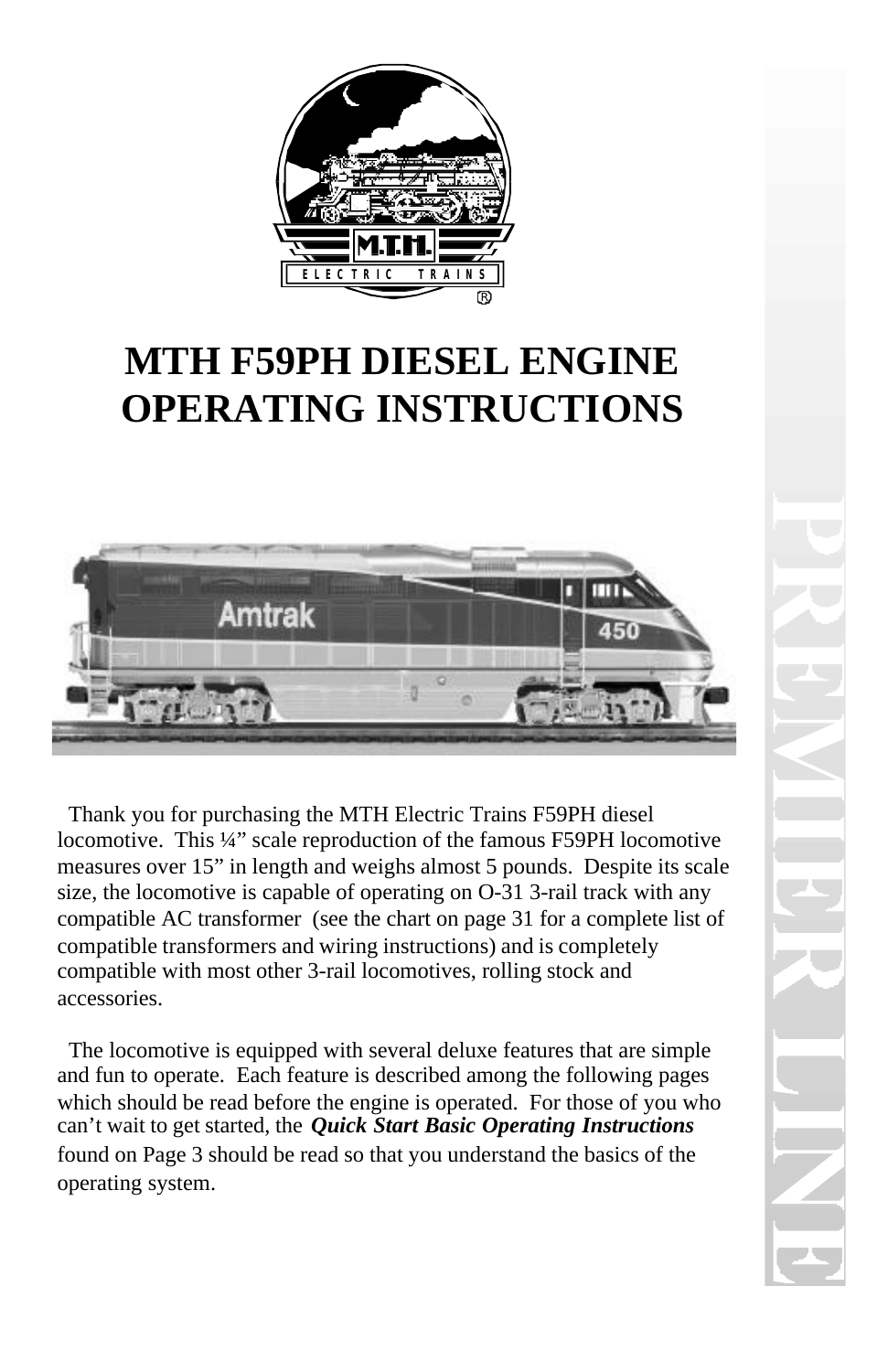#### **Table Of Contents**

| <b>OUICK START - BASIC OPERATION</b>                   | 3              |
|--------------------------------------------------------|----------------|
| ProtoSmoke® UNIT OPERATING INSTRUCTIONS                | $\overline{4}$ |
| <b>Proto-Sound® OPERATING INSTRUCTIONS</b>             | 5              |
| <b>DCRU®</b> Reverse Unit Operation                    | 5              |
| Horn Operation                                         | 6              |
| <b>Bell Operation</b>                                  | 6              |
| ProtoCoupler <sup>®</sup> Operation                    | 7              |
| <b>Squeaking Brake Sounds</b>                          | 8              |
| Tips On Using Squeaking Brakes Sounds                  | 9              |
| Passenger Station Sounds (PFA)                         | 10             |
| Quick Overview On Activating and Triggering PFA        | 12             |
| Tips On Using The PFA Features                         | 15             |
| <b>Reverse Unit Lockout Control Functions</b>          | 16             |
| Locking The Engine Into Forward or Reverse             | 16             |
| Unlocking The Engine                                   | 16             |
| Self-Charging Battery Backup System                    | 17             |
| <b>Replacing The Battery</b>                           | 17             |
| Proto-Sound® Volume Adjustment (Manual)                | 18             |
| <b>USING "RESET" TO PROGRAM Proto-Sound®</b>           | 19             |
| Remotely Adjusting The Engine Volume                   | 19             |
| Programming For Squeaking Brake Operation              | 20             |
| Programming For Horn In Neutral Operation              | 20             |
| Programming For Proto-Coupler <sup>®</sup> Operation   | 21             |
| Turning Off Cab Chatter Sounds                         | 21             |
| Programming For PFA Operation                          | 22             |
| <b>Activating Remote Lock-Out Control</b>              | 22             |
| Resetting All Proto-Sound® Options To Factory Defaults | 23             |
| <b>OIL &amp; LUBRICATION INSTRUCTIONS</b>              | 24             |
| <b>TRACTION TIRE REPLACEMENT INSTRUCTIONS</b>          | 25             |
| <b>LIGHT BULB REPLACEMENT</b>                          | 26             |
| <b>TROUBLE SHOOTING PROTO-SOUND® PROBLEMS</b>          | 27             |
| Proto-Sound <sup>®</sup> RESET Feature Chart           | 30             |
| <b>Transformer Wiring Chart</b>                        | 31             |
| <b>0-31 OPERATION</b>                                  | 32             |
| SERVICE AND WARRANTY INFORMATION                       | 36             |
| <b>HOW TO GET SERVICE</b>                              | 36             |
| <b>LIMITED ONE YEAR WARRANTY</b>                       | 36             |

#### **WARNING:**

 *When using electrical products, basic safety precautions should be followed including the following:*

*-- Read this and all related manuals (transformer/power supply, locomotive, etc.) thoroughly before using this device.*

*-- This device is not recommended for children under 8 years of age without adult supervision. -- MTH recommends parents examine the toy transformer used to power this device periodically*

*for conditions that may result in the risk of fire, electric shock, or injury to persons, such as damage to the primary or output cord, plug blades, housing or other parts (including proper functioning of the circuit breaker), and that, in an event such conditions exist, the transformer should not be used until properly repaired.*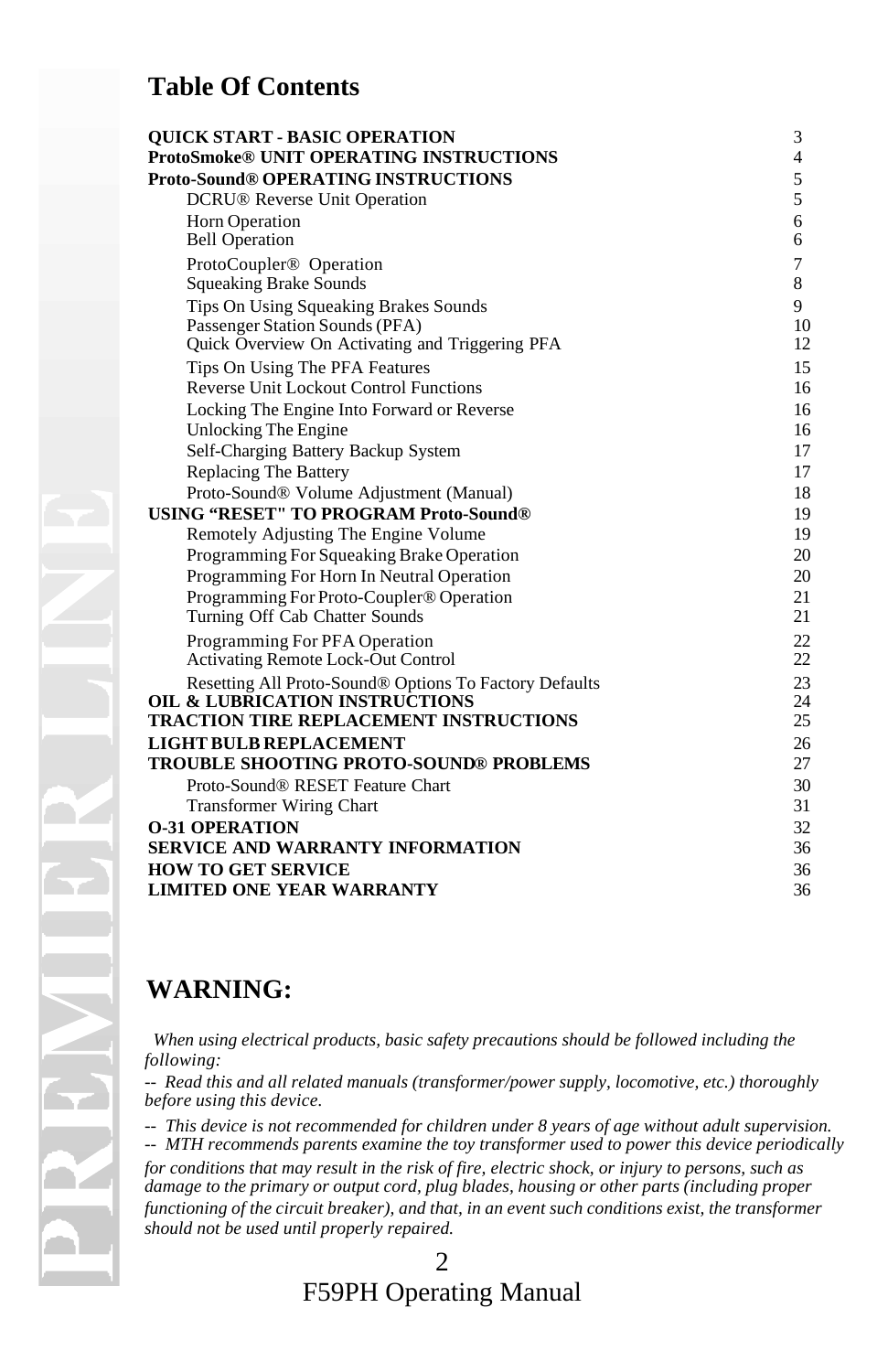# **QUICK START - BASIC OPERATION**

 The MTH F59PH contains state-of-the art electronics with several built-in automatic features for incredibly realistic operation. Despite these advanced features, the F59PH is easy to operate with any compatible standard AC transformer (see the compatibility chart on page 31). All models are equipped with an operating smoke system that *should be primed with smoke fluid before operating*. Adding 20 - 25 drops of fluid through the smoke stack should be sufficient. (See Figure 1a). *If you choose to not prime the smoke unit(s) with fluid, turn the smoke unit switch located*

*under the rear drive truck(s) to the OFF position.* (See Figure 1b). This will prevent any damage from occurring to the smoke unit when the engine is running without a primed smoke unit. For more information see the section on Page 4 on smoke unit operation.

 The F59PH locomotive is controlled by a Proto-Sound® DCRU® electronic reverse unit. The reverse unit operates in the same manner that all reverse units function by using forward, neutral and reverse states that are entered each time the throttle is turned on and off or by using the transformer direction switch (if so equipped).



*Figure 2: DCRU™ Cycle Phases*



*Figure 1a: Adding Smoke Fluid to the Smoke Unit*



*Figure 1b: Locating The Smoke Unit & ProtoCoupler® Selection Switch* 

The reverse unit is designed to ignore dirty track, dead spots on switches or minor short circuits without disrupting the engine operation, even at slow, prototypical

speeds. Once the engine is placed on the track, the throttle on the transformer can be advanced. You will see that only the engine's lights come on and that only two dings of the Proto-Sound bell occur followed by the diesel start-up sounds (on Proto-Sound equipped 3-rail models). The engine does not run. This is known as the RESET (see fig 2) state and is explained in more detail beginning on Page 5. The Proto-Sound® DCRU® will not power the motors until the throttle is turned OFF and then ON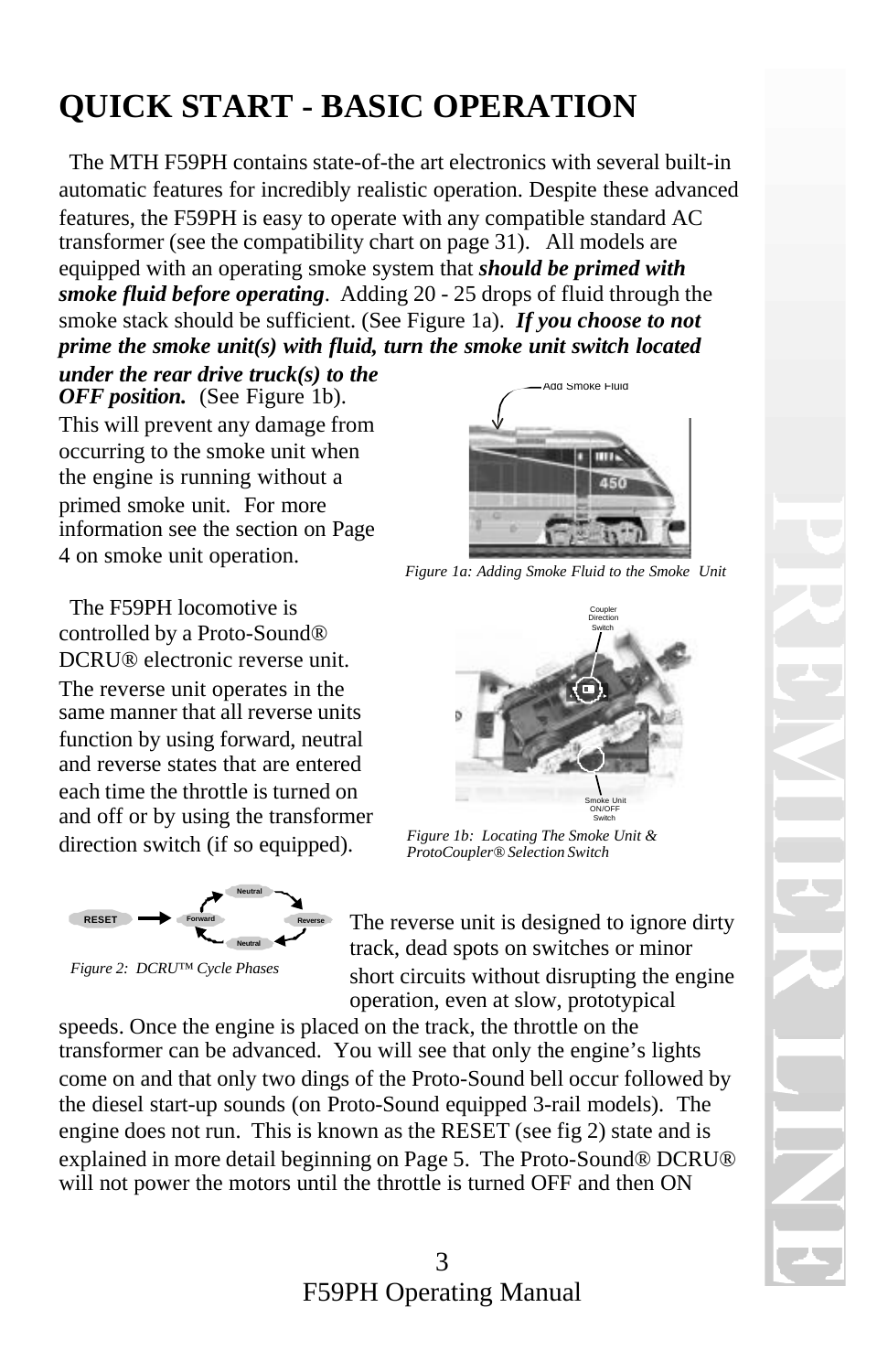again. At this point, the engine will now function just like any other electronic or mechanical E-unit.

## **PROTOSMOKE™ UNIT OPERATION**

 The F59PH contains a self-powered smoke unit that outputs a steady stream of smoke through the smoke stack on the roof of the engine. The ON/OFF switch located next to the power truck must be in the ON position in order for the smoke unit to function. See Fig. 1b on page 3.

 The smoke unit is essentially a small heating element and wick which soaks up and then "cooks" a mineral oil-based fluid that omits a harmless smoke. The smoke is then forced out of the stack via a small electric fan which runs at a constant speed. However, the smoke intensity can be varied by increasing the transformer voltage setting. The higher the setting, the more intense the smoke output.

 For best results, we recommend that you add 20 - 25 drops of ProtoSmoke™, Seuthe, LGB or LVTS fluid before you run the engine. If you don't choose to add the fluid, then the smoke unit switch should be turned off. Failure to either add the fluid or turn the switch off could lead to damage to the smoke unit heating element and or wicking. Add the fluid through the smoke stack hole. After adding the fluid, gently blow into the stack to eliminate any air bubbles. Do not overfill the unit as overfilling can cause the fluid to leak out and coat the interior engine components. When the smoke output begins to diminish while running the engine, an additional 20-25 drops of smoke fluid should be added or the smoke unit switch should be turned off. When storing the engine for long periods of time, you may want to add at least 20 drops of fluid to keep the wick soaked with fluid and prevent it from drying out. After removing the engine from storage, it is advisable to add another 25 drops of fluid,

letting the wick soak up the fluid for 15 minutes prior to operation.

### **SMOKE UNIT MAINTENANCE**

*CAUTION: Operating the engine without smoke fluid and with the smoke unit switch in the ON position can damage your smoke unit wick, causing the wick to become hard, blackened and unabsorbant around the heating element. When this occurs, it may be difficult for the wick to soak up the smoke fluid resulting in poor or no smoke output. If that occurs, we recommend that you inspect and/or replace the wick taking care to not run the engine without fluid in the future. You can inspect the wick to see*



*Figure 3: Inspecting The Smoke Unit Wicking*

*if it needs replacement by removing the smoke unit circuit board from the smoke unit body as seen in Fig.3. After removing the circuit board screws lift the circuit board away and inspect the wick. If the wick is darkly discolored and hard, it should be replaced.*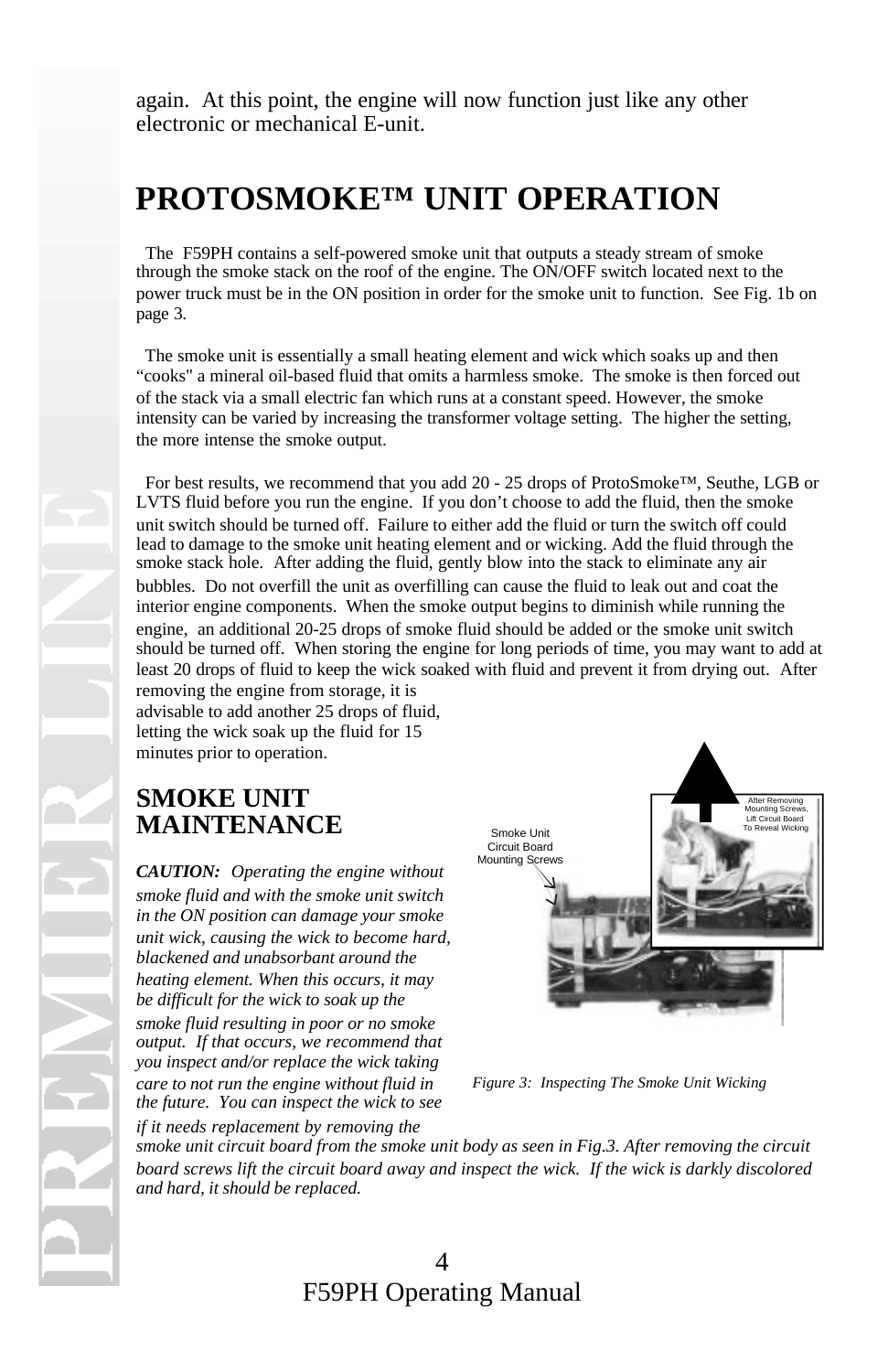# **Proto-Sound® INSTRUCTIONS**

 The MTH Proto-Sound® digital sound and train control system provides the operator with unprecedented realistic operation on your model railroad. In addition to actual diesel engine, CD-equivalent 16-bit digital sounds, you get the following features:

1. <sup>∗</sup> **Built-In DCRU® Reverse Unit \* Authentic Diesel Engine Horn Sound \* Authentic Diesel Engine Bell Sound \* Squeaking Brake Sound \* Passenger Station Sounds \* Operating Remote Controlled ProtoCoupler™ \* Self-Charging Battery Back-Up System With Automatic Battery Shut-Off \* Remotely Controlled Reverse Unit Lock-Out \* Remotely Adjustable Diesel Engine Volume \* Authentic Diesel Engine Start Up & Shut Down Sounds \***

 Each feature is described among the following pages. Though the system is easy to use, we encourage you to read the instructions thoroughly.

## **Proto-Sound® DCRU® REVERSE UNIT**

 As mentioned in the Basic Operating section, the engine is controlled by a Proto-Sound® DCRU® reverse unit that contains the standard forward-neutral-reverse states found on most reverse units. However, as described earlier, when power is first applied to the track, the reverse unit begins in RESET or what seems like a neutral state. Power must be interrupted again to get the locomotive to enter the forward state. It is this first RESET state that gives Proto-Sound® its unique, remote controlled functions. The system will enter RESET whenever power to the track is off for three or more seconds. NEUTRAL will be referred to as the state between Forward and Reverse.

 Proto-Sound® is equipped with a microprocessor, that, depending on the amount of memory it is allotted, allows the user to utilize several remotely activated functions. In the simplest terms, Proto-Sound® has its own "Computer" controlling these functions. In order to access many of these remotely controlled functions, the user must be in the RESET state to do so. RESET is entered anytime power to the locomotive has been off for more than 3 to 5 seconds. When the engine first enters RESET, the microprocessor initiates a system check to determine if the system, transformer and engine are operating correctly. This takes approximately 2.2 seconds during which you will hear the engine's startup sounds begin. In order for Proto-Sound to properly initiate the system check, do not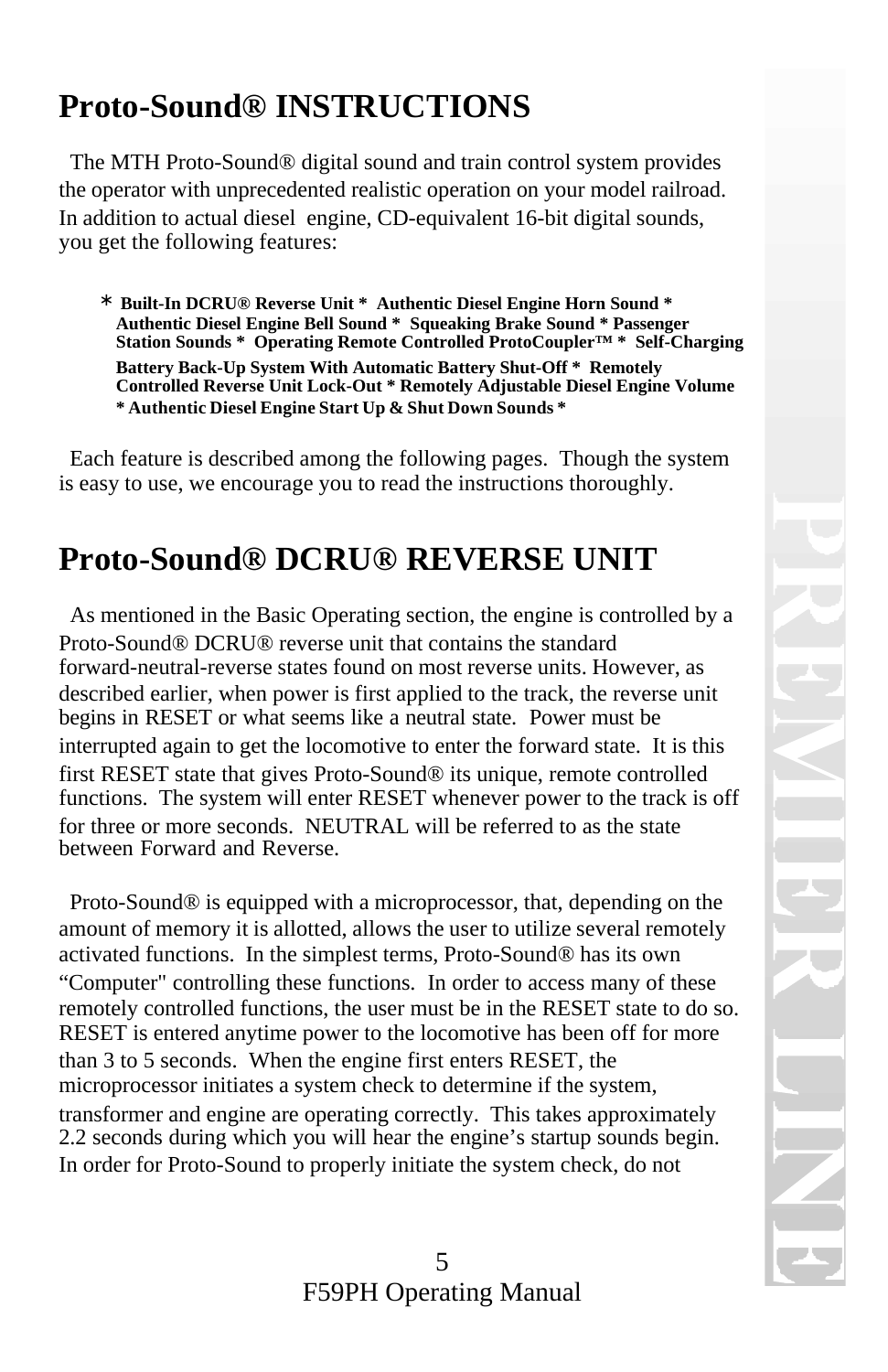advance the transformer throttle past 10 volts when you first enter RESET, wait for the diesel startup sounds to begin and then slowly turn the transformer throttle to the off position and then back on again to enter the forward phase. Interrupting the power too quickly may cause the system to re-enter RESET (signaled by two dings of the bell). Should this happen, wait longer before interrupting the power to enter the Forward phase.

 Proto-Sound® comes with several programmable functions, including Engine Volume Adjustment, Separate Bell Button Operation (pre-programmed at the factory), Cab Chatter On/Off Control, ProtoCoupler On/Off Control and Horn-In-Neutral Operation. Each of these features are described in more detail later. You will notice that when in RESET, your engine will not respond to the whistle button with a horn blast or continuous bell ringing. In fact, when in RESET and the whistle button is depressed, only one single bell chime will be heard each time the whistle button is pressed. If you don't want to configure or change your locomotive using any of these programmable features, simply leave RESET and wait 2.2 seconds before interrupting the power to put the engine in forward. After you leave RESET, your engine will operate normally in all the direction states of forward, neutral and reverse.

### **HORN OPERATION**

 Your MTH F59PH Proto-Sound®-equipped engine is equipped with a digital recording of a diesel horn. The horn sound can be activated anytime the engine is in forward or reverse by pressing the horn/whistle button on your transformer. The horn will continue to blow as long as the horn/whistle button is depressed. The horn will not function in RESET and must be configured through a RESET option to allow the horn to work when the engine is in neutral. See page 20 for information on horn programming in the *Using RESET To Program Proto-Sound®* section of this manual.

### **BELL OPERATION**

 Your Proto-Sound® equipped engine also features a digital recording of an actual diesel engine bell. The bell can be turned on or off by simply pressing the Bell button on your transformer anytime the engine is in forward, neutral or reverse. The bell will continue to ring until the bell button is depressed a second time. *Note: The bell will not function in RESET.*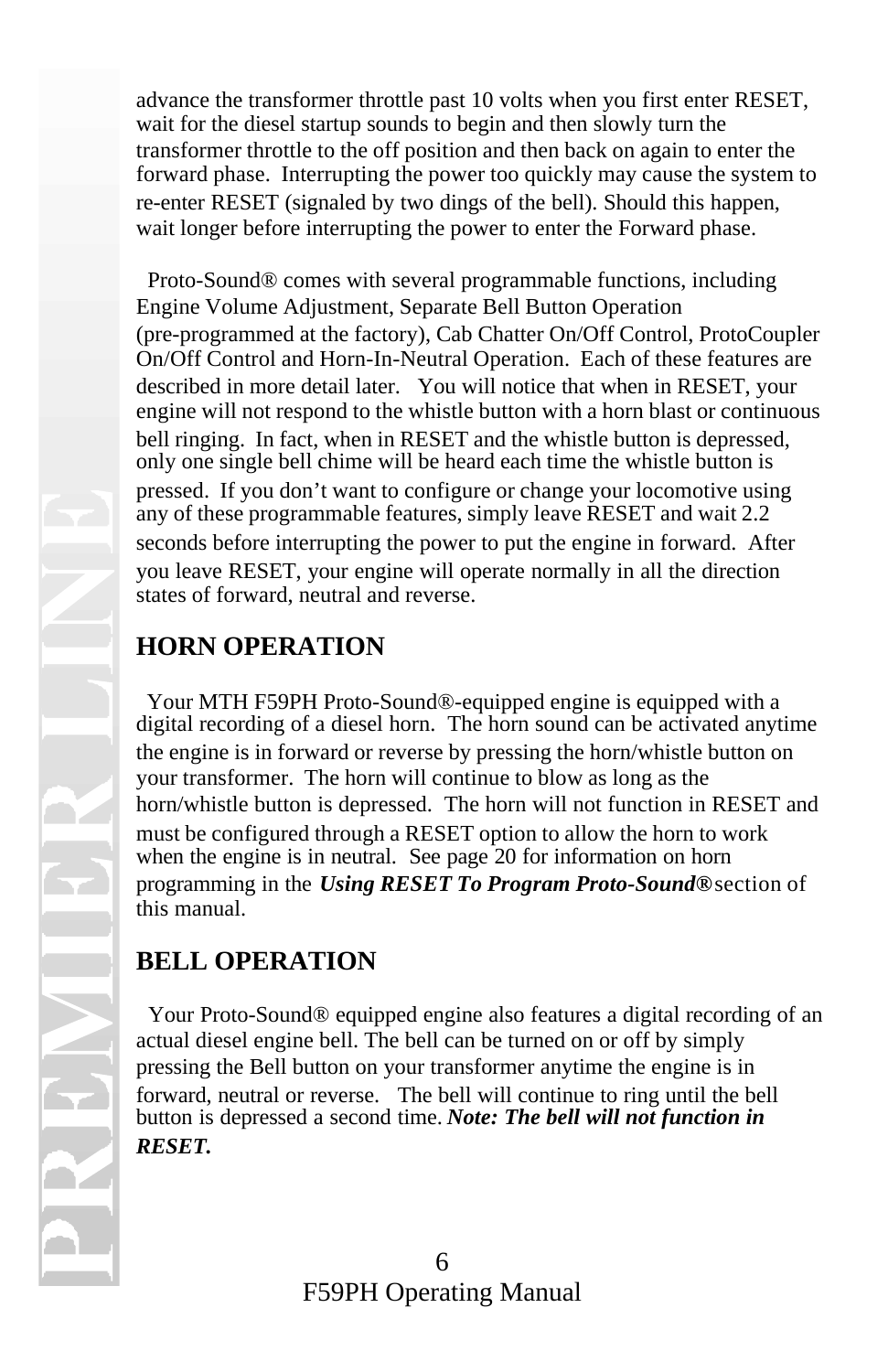In fact, because of Proto-Sound® state-of-the-art design, the microprocessor remembers its last command. Therefore, unless you turn the bell off before you quit running your train, the next time you run the engine, the bell will come on. No matter whether you come back an hour later or a year later, the bell will begin chiming once the engine enters one of the three directional states.

 To turn the bell on using the transformer's whistle button, turn on power to the track and cycle the engine into NEUTRAL. Turn the throttle to 8 volts or less (any higher voltage will arm the ProtoCoupler™) and press the whistle button. The bell should begin chiming. To turn the bell off, press the whistle button again. If you want to keep the bell on while running the engine, simply interrupt the power with the transformer throttle or the transformer directional switch and enter forward or reverse.

### **PROTO-COUPLER™ OPERATION**

 Your MTH F59PH Proto-Sound®-equipped locomotive has two coil-wound ProtoCouplers™ for remote uncoupling action. The couplers are mounted on the power trucks. Because the ProtoCoupler™ is controlled through a Proto-Sound® microprocessor, it doesn't require an uncoupling track section or modification to your layout to function. The three simple steps below are required to operate the coupler.

1. Put your engine in NEUTRAL and turn the throttle all the way up.

2. Press the transformer whistle button to "Arm" the coupler. (You will hear a "Clank")

3. After arming the coupler, press the whistle button again to open the coupler.

When the knuckle fires open you will hear the buzzing of the coil energizing and the sound of the air lines coming apart. It can best be described as a CHA-CHUSHHH sound. The coupler doesn't have to be

fired in NEUTRAL. Once the coupler is armed it can be fired in Forward, Neutral or Reverse. However, you may find that the coupler doesn't open when firing the coupler at high

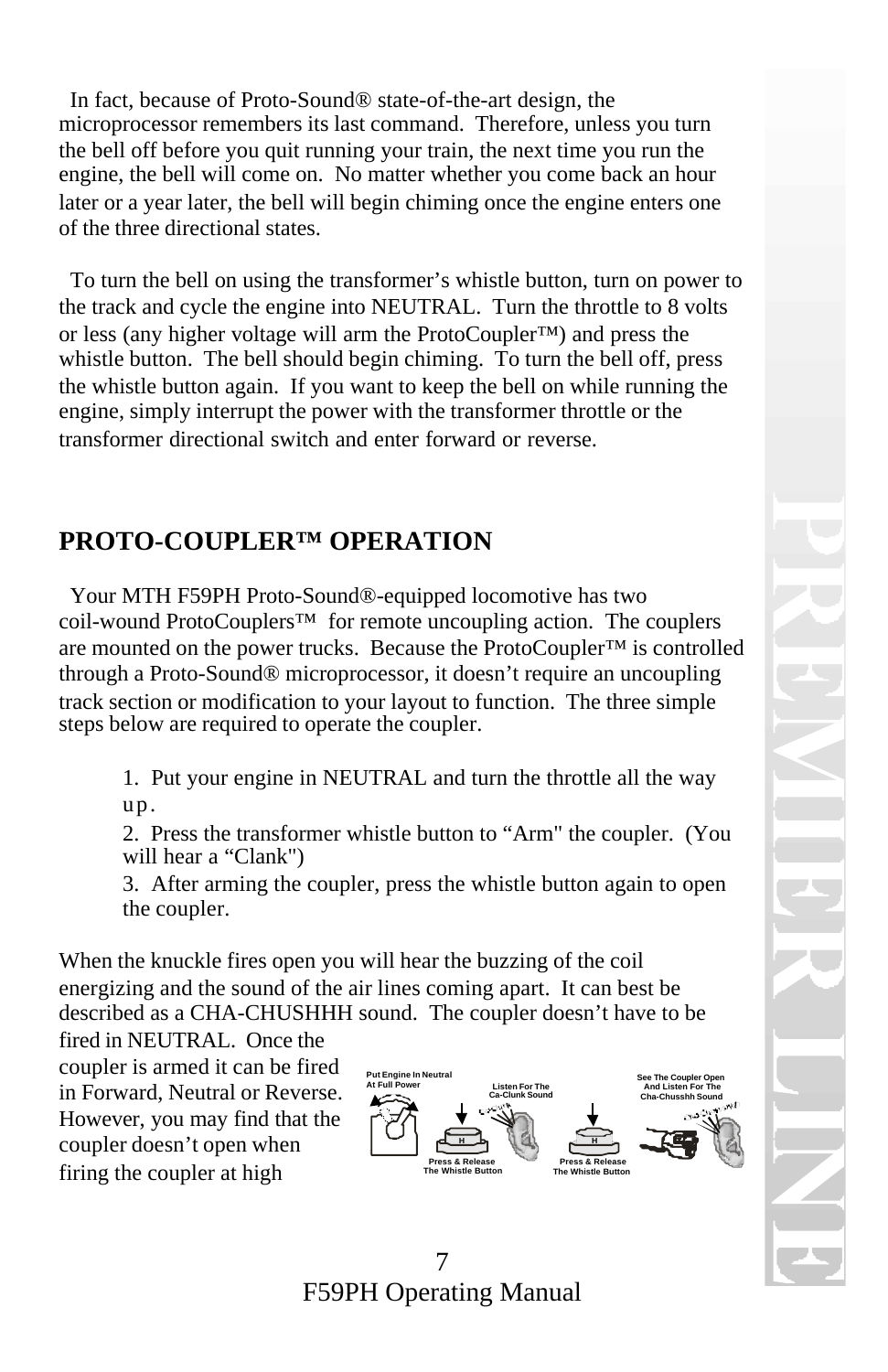speeds. Reduce the voltage setting on your transformer if this occurs and run your engine at a slower speed before firing the coupler. If the coupler continues to open erratically, try lubricating the knuckle with light oil as indicated in Fig. 4.

 For multiple heading purposes, only one of the two Proto-Couplers will function at any one time. Use the coupler direction switch as shown in Fig. 1b on page 3 to select either the front or rear coupler. Simply slide the switch toward the direction of the coupler you want to make active.



*Figure 4: Lubricating The ProtoCoupler Knuckle*

## **NEUTRAL-ACTIVATED CAB CHATTER SOUNDS**

Whenever your diesel locomotive is parked in Neutral, randomly played "Cab Chatter" sound effects will occur every 2 to 30 seconds. There are a total of four of these Cab Chatter sequences that capture authentic radio transmissions between dispatcher and engineer. They are designed to play at random intervals to eliminate repetitive and boring sequences though there is no guarantee that you won't hear the same message repeated two or more times..

## **SQUEAKING BRAKE SOUNDS**

Proto-Sound® equipped engines feature the ability to play the sound of squeaking brakes whenever your engine slows in speed. There are two settings for activating the squeaking brake sounds. The default setting allows the brake sounds to play while the engine is in forward or reverse and the transformer throttle is lowered from a high setting to a low setting (14 volts to 8 volts or less). The sound itself is a stored recording on the

Proto-Sound® software chip and will always play the same brake sound for the same three second length each time the voltage is reduced from high to low. Some practice may be required to synchronize the playing of the





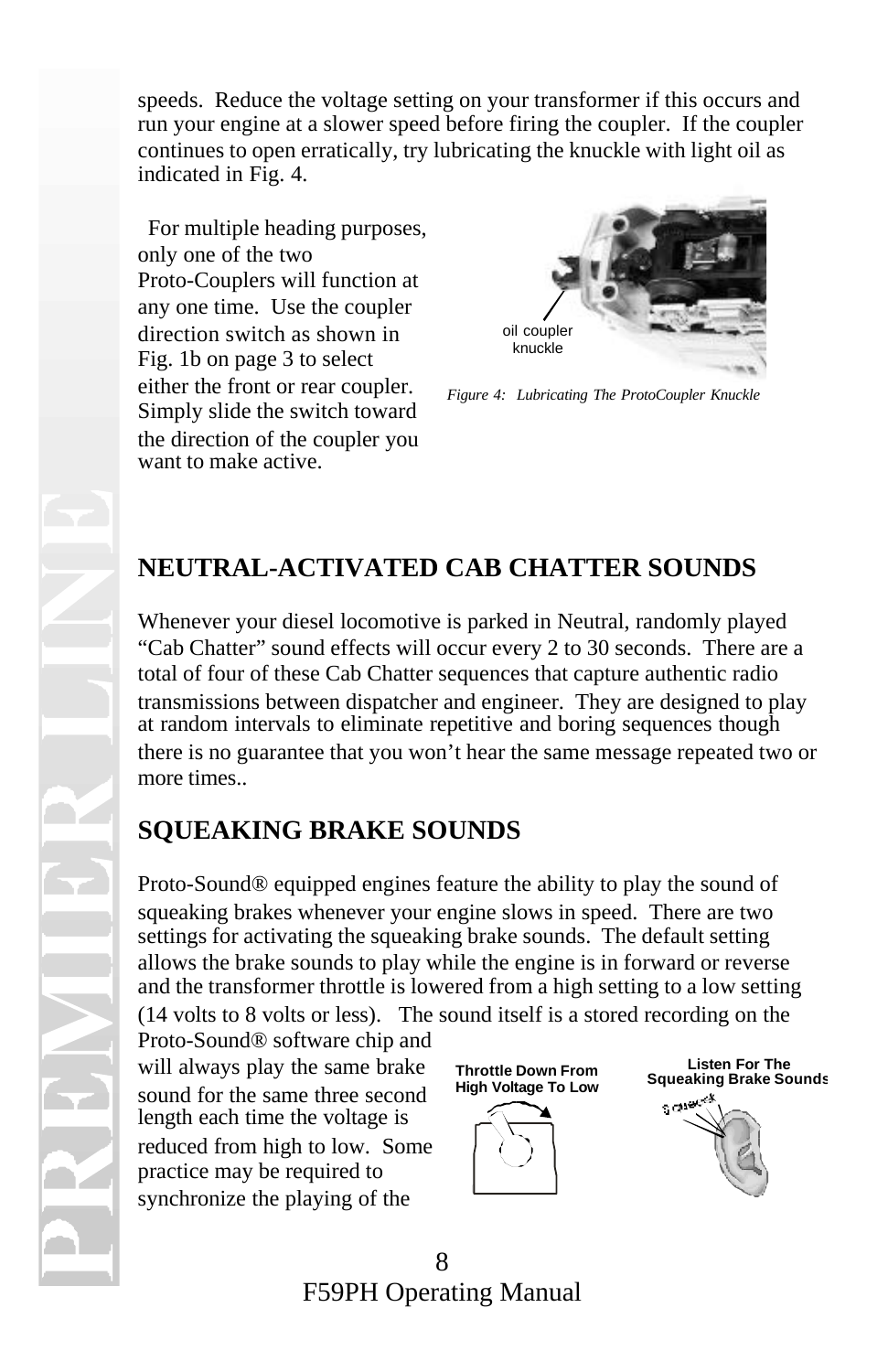brake sounds with the movement of the engine. It is not uncommon for the engine to stop before the brake sound is completed. Operators will find that coordinating the movement of the throttle setting from 8 volts to off will allow the engine to maintain its movement while the brake sounds play. *Note: The brake sounds will not be heard if the transformer throttle is not set above 14 volts and/or not reduced below 8 volts.*

#### **TIPS ON USING THE SQUEAKING BRAKE FEATURE**

Users will find the squeaking brake feature to be a very realistic way to simulate the sound of an engine slowing down for curves, crossings or coming to a stop at a station, side track or switch yard. However, you may find that your engine continues to play the brake sounds once your engine comes to a stop, or that the sounds stop before the engine comes to a complete halt. For example, if you simply run the engine and turn the throttle off quickly, the brake sounds will likely continue playing even though the engine has come to a complete stop.

This effect can be eliminated by simply practicing with the brake feature. In no time, you will quickly learn how to "feather" the throttle to keep the engine moving while the brake sounds play and then turning the throttle off just as the sounds stop.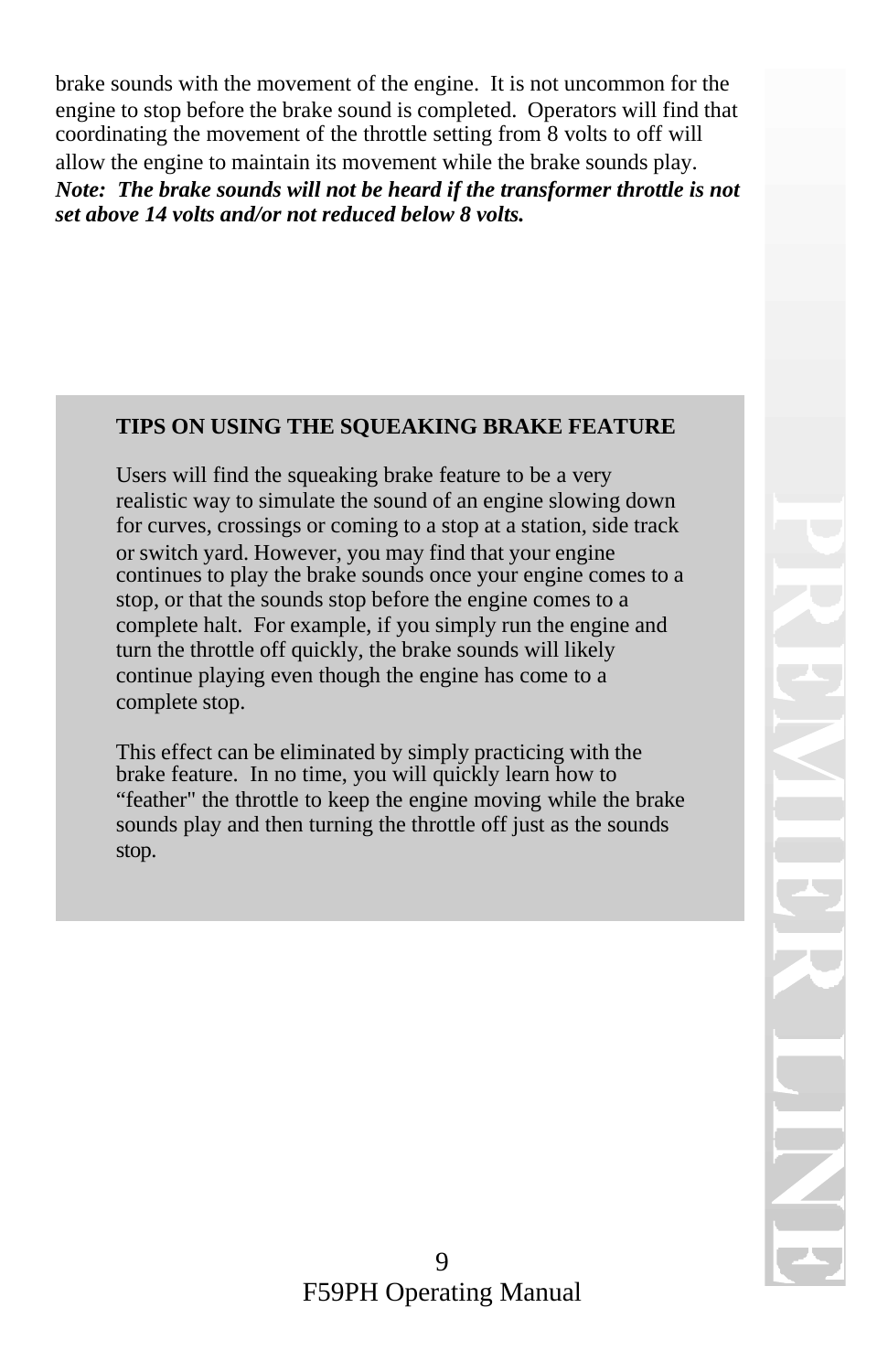## **Operating Proto-Sound® Passenger Station Sound Effects** *Passenger Station Announcements (PFA)*

Proto-Sound® is equipped with operator controlled Passenger Station Sounds, referred to as PFA. The PFA sequence is designed to simulate the arrival, disembarking, embarking and departure of a passenger train in a Passenger Station. This easy-to-use feature allows you to play digitally recorded sounds of Passenger Station sounds while your engine is parked in the Neutral State. No additional wires or modifications are needed to enjoy these amazing sound effects. The sounds themselves are randomly "shuffled" by the Proto-Sound® computer. This gives the system the ability to play the various sounds in a different order each time PFA is enabled.

#### *Activating Passenger Sounds -Quick Overview-*

The following is a quick overview on how you can operate PFA.



Your train is now ready for you to play the PFA.

10 F59PH Operating Manual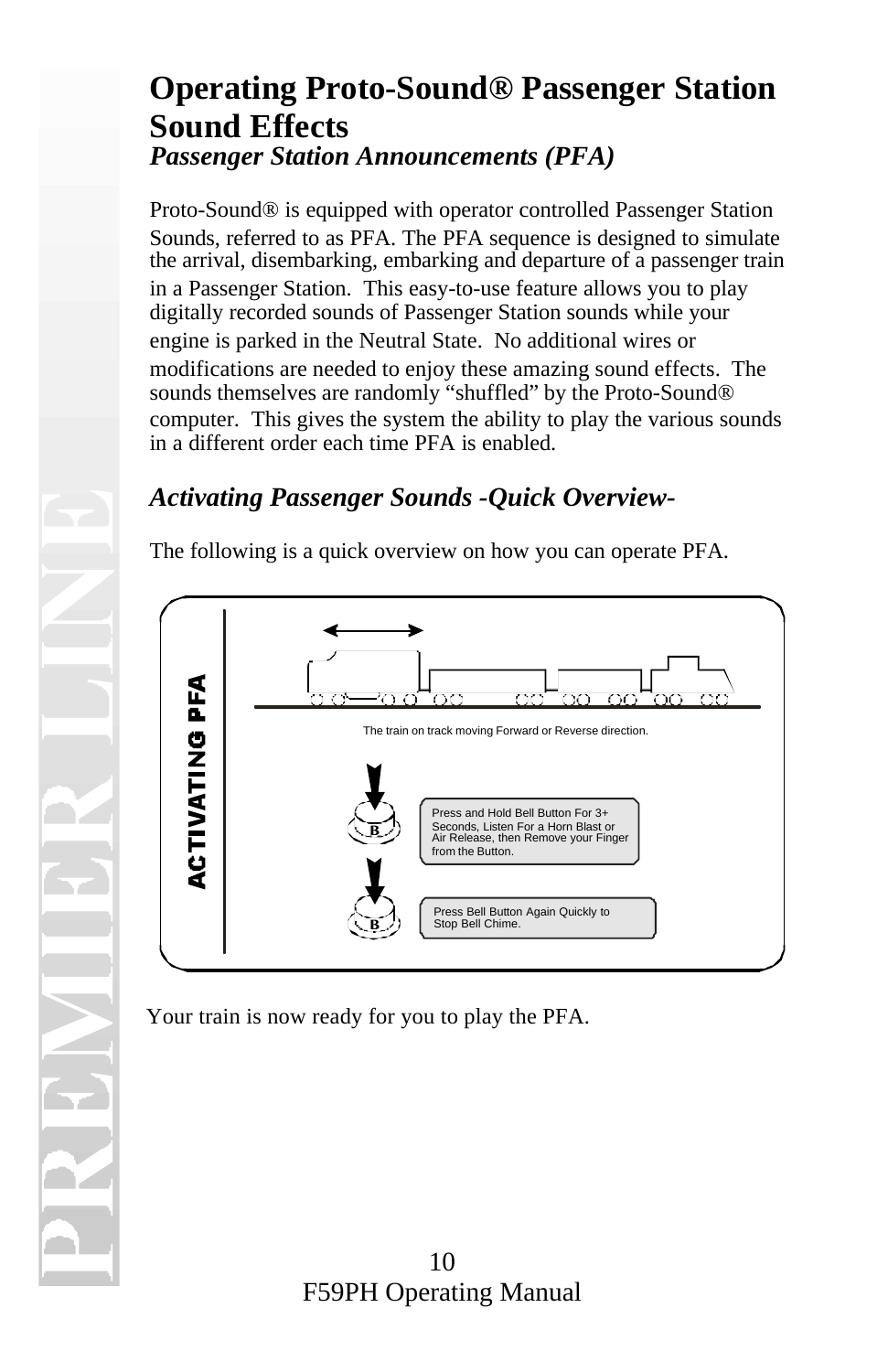

For more detailed PFA instructions, read the following.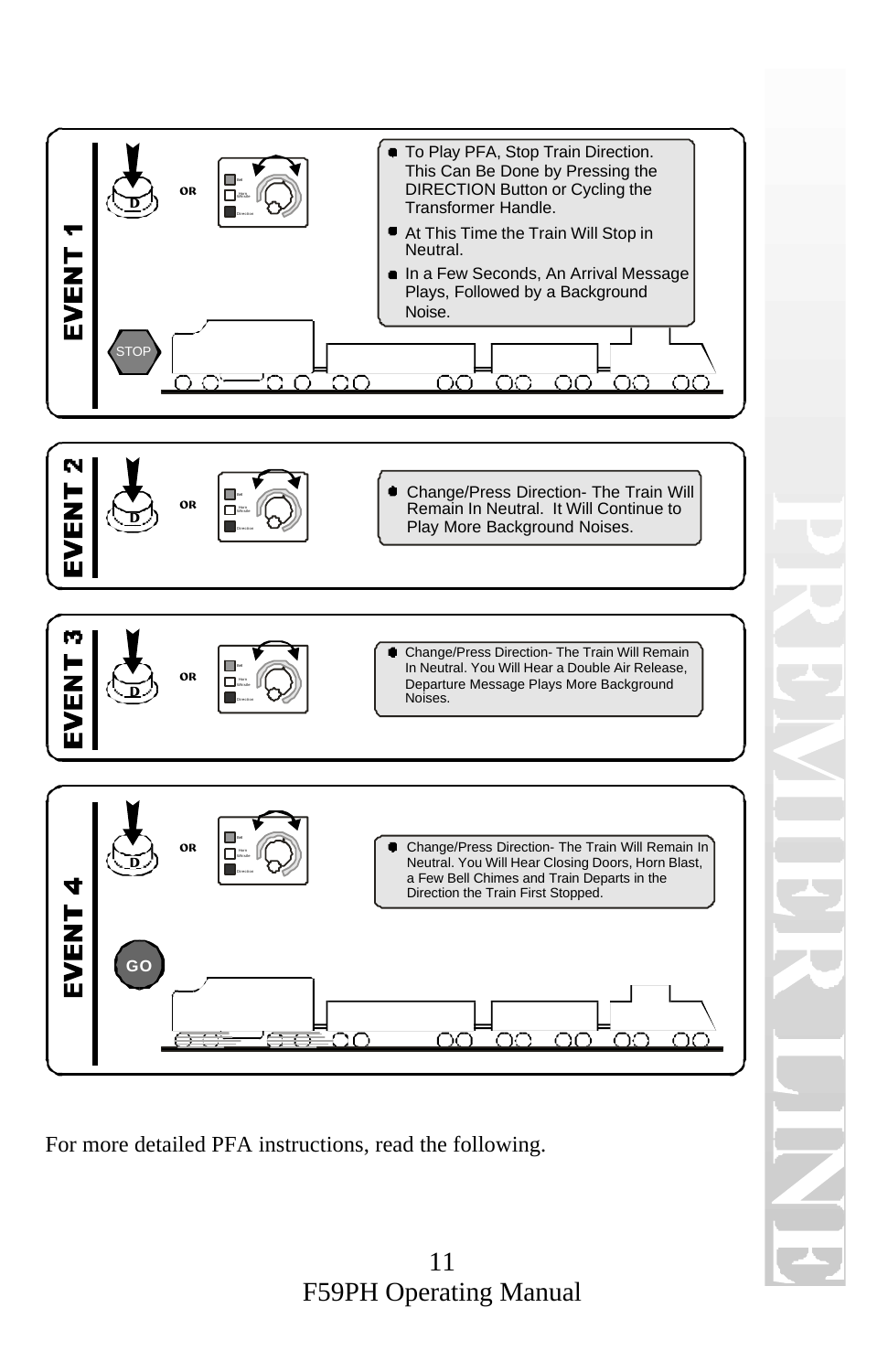#### **Activating Passenger Sounds (PFA)- Detailed PFA Instructions**

*Arming The Passenger Sounds Feature*

 Before the Passenger Station sounds can be heard, the feature must be activated. The feature can be activated in one of two ways.

**Option 1:** If you are using the Z-4000™ transformer, or any transformer with a separate bell button controller, you can activate the feature by simply pressing and holding the bell button for at least three seconds (it does not matter if you are in forward, neutral or reverse). You will hear the bell turn on and, after three seconds, you should hear a short horn blast or air release.

Once the horn blast or air release is heard, the bell button can be released. The bell will continue to chime, so if you want to turn off the bell ringing, simply press and release the bell button. If you were



in neutral, interrupt the transformer throttle to enter the next directional state (either forward or reverse). *(Note: the PFA will only play in the first Neutral after it is armed. You can not interrupt the power twice to enter another direction and still have the PFA active.)* You can now trigger the sounds to begin playing when you next enter Neutral.

**Option 2** If you do not have a Z-4000™ transformer or separate bell button available, you can activate the PFA using your transformer's whistle button control. To arm the PFA, turn on the transformer throttle and cycle your engine into Neutral (not RESET). Once in neutral, set the transformer throttle to 8 volts or less and press and hold the whistle button for at least

three seconds. You will hear the bell turn on and, after three seconds, you should hear a short horn blast or air release. Once the horn blast or air release is heard, the whistle button can be released. The bell



will continue to chime, so if you want to turn off the bell ringing, simply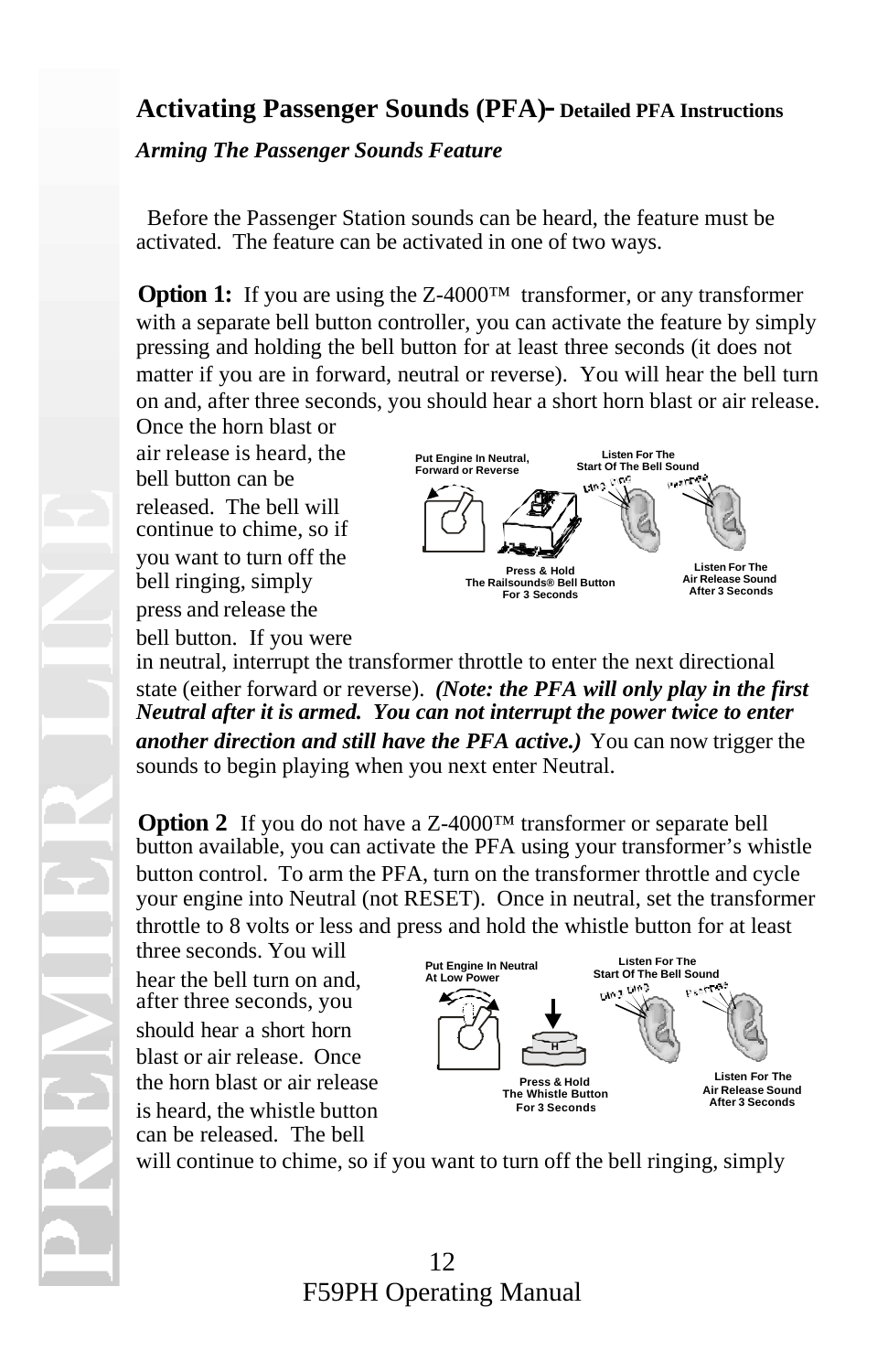press and release the whistle button. Interrupt the transformer throttle to enter the next directional state (either forward or reverse). *(Note: the PFA will only play in the first Neutral after it is armed. You can not interrupt the power twice to enter another direction and still have the PFA active.) You can now trigger the sounds to begin playing when you next enter Neutral.*

#### **TRIGGERING PASSENGER STATION ANNOUNCEMENTS**

 Once the PFA feature has been activated, it will be played the next time the engine enters neutral. At this point, Proto-Sound® will take over control of your engine, disabling the bell and whistle button. In addition, Proto-Sound® reconfigures the way the reverse unit functions during the operation of the PFA feature. This forces the engine to leave your Passenger Station in the same direction as it arrived. The following operator controlled "Events" control the PFA's actions and sounds. *(Note: The direction states shown assume the PFA is entered from forward. If entering the Passenger Station in reverse, the direction states shown will be reversed.)*

**Event 1:** Interrupt the transformer throttle to cycle the engine from forward into neutral. If the throttle was at 14 volts or higher, the squeaking brakes sound will play. Once the engine is stopped, the throttle must be turned on to keep it in the neutral state. *Note: Failure to turn the throttle back on within 3 seconds of leaving forward will disable PFA and shutdown Proto-Sound®. The next time power is turned on, the engine will be in the RESET position. See page 19 for additional information on RESET.*

If the bell was not turned off after arming PFA, it is now turned off

automatically. After entering neutral, Proto-Sound® will immediately play a horn blast or an air release sound, followed approximately 2 seconds later by an Arrival Announcement. Following this arrival announcement, the sounds of doors opening and the

conductor saying "Watch your step" is

**Put Engine In Neutral At Low Power Listen For Air Release Sound And PA Arrival Message** EVENT 1

heard. At this point, various Passenger Station sounds can be heard, including passenger footsteps, muffled voices, baggage being moved about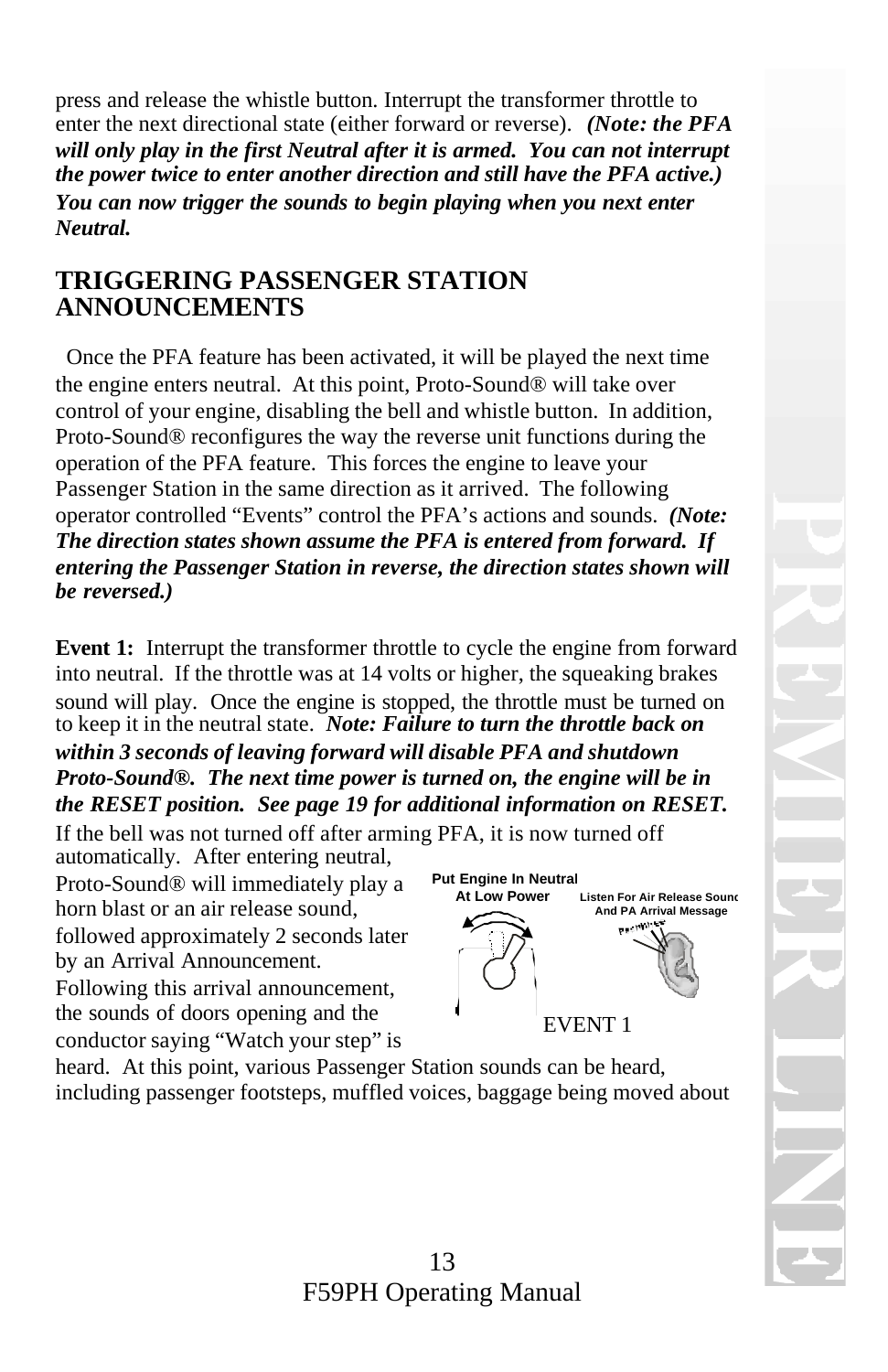and whistling for a taxi. Additionally, several conductor highlights will be heard in the foreground.

**Event 2:** Interrupt the transformer throttle again to cycle the engine from neutral into reverse. In order to have the engine leave the yard in the same direction it entered Proto-Sound® disables the motors in this reverse state to prevent the engine from running backwards. PFA confirms reverse is entered by playing the conductor saying "Baggage to the right/left." Once this



EVENT 2

highlight is played, the Passenger Station sounds heard in Event 1 will continue to play.

**Event 3:** Interrupt the transformer throttle again to cycle the engine from reverse back to neutral. PFA confirms that the engine is now in neutral by sounding two quick air releases. This is followed approximately two seconds later by a Boarding Announcement message and continued Passenger Station sounds. Conductor highlights, such as



EVENT 3

"Welcome aboard" and "Tickets please" will play randomly.

**Event 4:** Interrupt the transformer throttle again to complete the PFA feature and cycle the engine into forward. PFA confirms it has entered forward by playing the conductor's call "All Aboard!" and the sound of the passenger car door closing. Within two seconds, the whistle will sound two

short blasts (three if entering reverse), and the bell will begin to chime. After a few chimes of the bell, the engine will begin moving in forward with the bell continuing to ring. A few seconds later, the bell will turn off, and the engine will resume normal operation. *Note: When entering Event 4, it is important to set the transformer throttle at a high enough setting that the engine will begin to move when the*



EVENT 4

*motors are activated. However, the throttle should not be too high for the engine to maintain a safe operating speed.*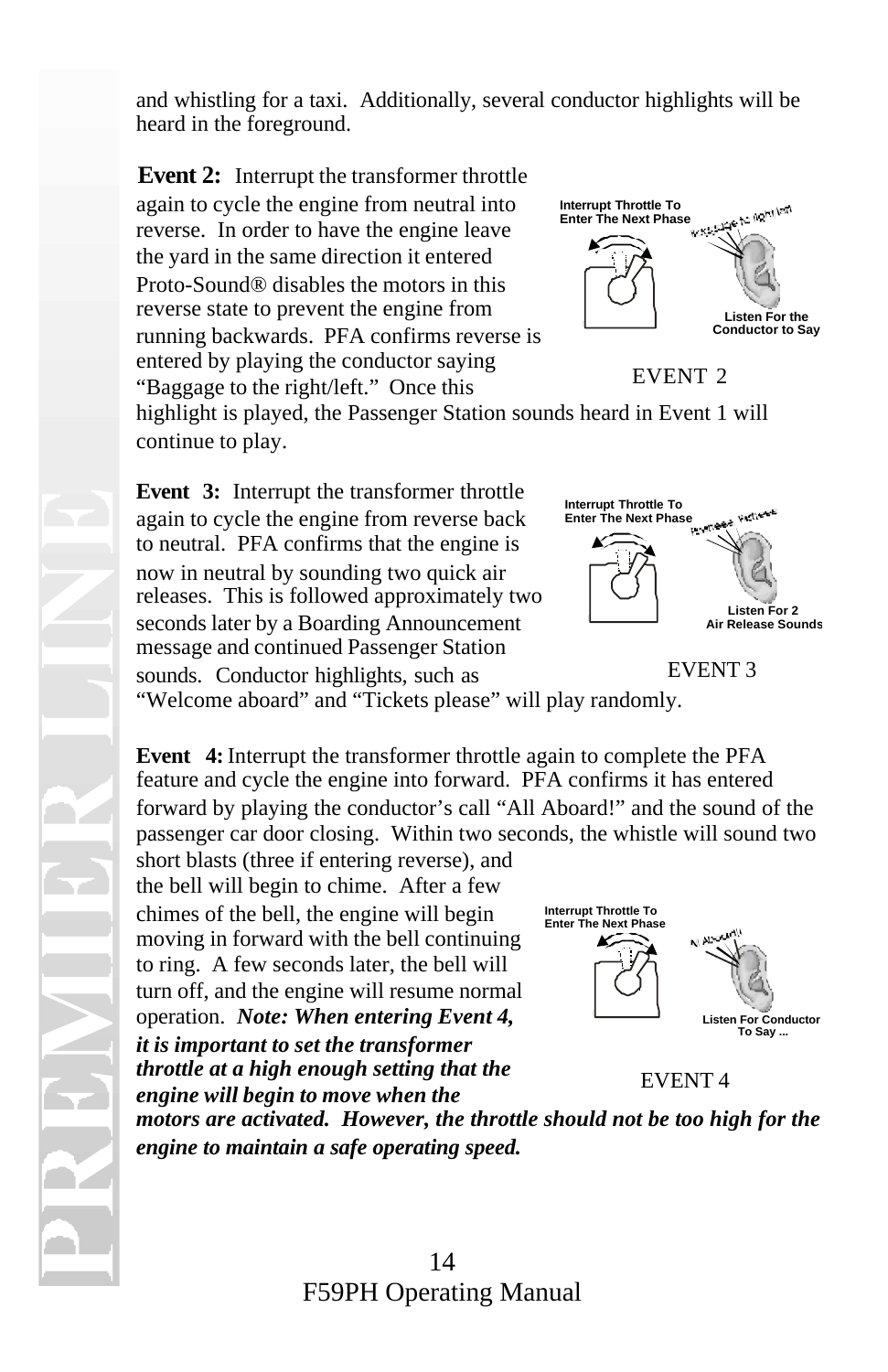### **TIPS ON USING THE PFA FEATURES**

PFA is a unique feature of Proto-Sound® that is completely controlled by the operator. You decide how, when or if you want to utilize the feature. By reviewing the following tips, you should find solutions or suggestions to the various operating scenarios you might encounter when using PFA.

**Tip #1:** You can escape the PFA sequence by interrupting the transformer throttle before the man's whistle plays in Event 1 (neutral).

**Tip #2:** You can exit PFA at anytime by turning the transformer throttle Off for 15 seconds.

**Tip #3:** You do not have to be in Forward to utilize PFA. For example, if you activate the PFA feature while in Reverse, your train will leave the station/yard in the same reverse direction that it arrived in.

**Tip #4:** You can use PFA even if you are double-heading with another engine regardless of whether the second engine is equipped with an PFA programmed Proto-Sound® module. If the second engine isn't equipped with PFA, the only thing to remember is that you not to turn up the transformer throttle very high when entering Reverse in Event 2. If the throttle is set too high, then the second locomotive will begin vibrating on the track as its motors will be turning in reverse. If your second engine is equipped with PFA, you may want to disable the PFA when used in double-headed operations. To disable PFA, see the section on programming RESET functions on page 23 of this manual.

**Tip #5:** You can leave any of the event stages at any time by simply interrupting the transformer throttle. Any sound effects programmed to play in that event will simply not occur. The only exceptions are Event 1 and Event 4. In Event 1, interrupting the throttle has no effect on PFA until after the man's whistle has completed and the freight car doors have opened. In Event 4, you cannot interrupt PFA until after the engine begins to move. Interrupting the

throttle before the engine begins to move has no effect on the locomotive's operation.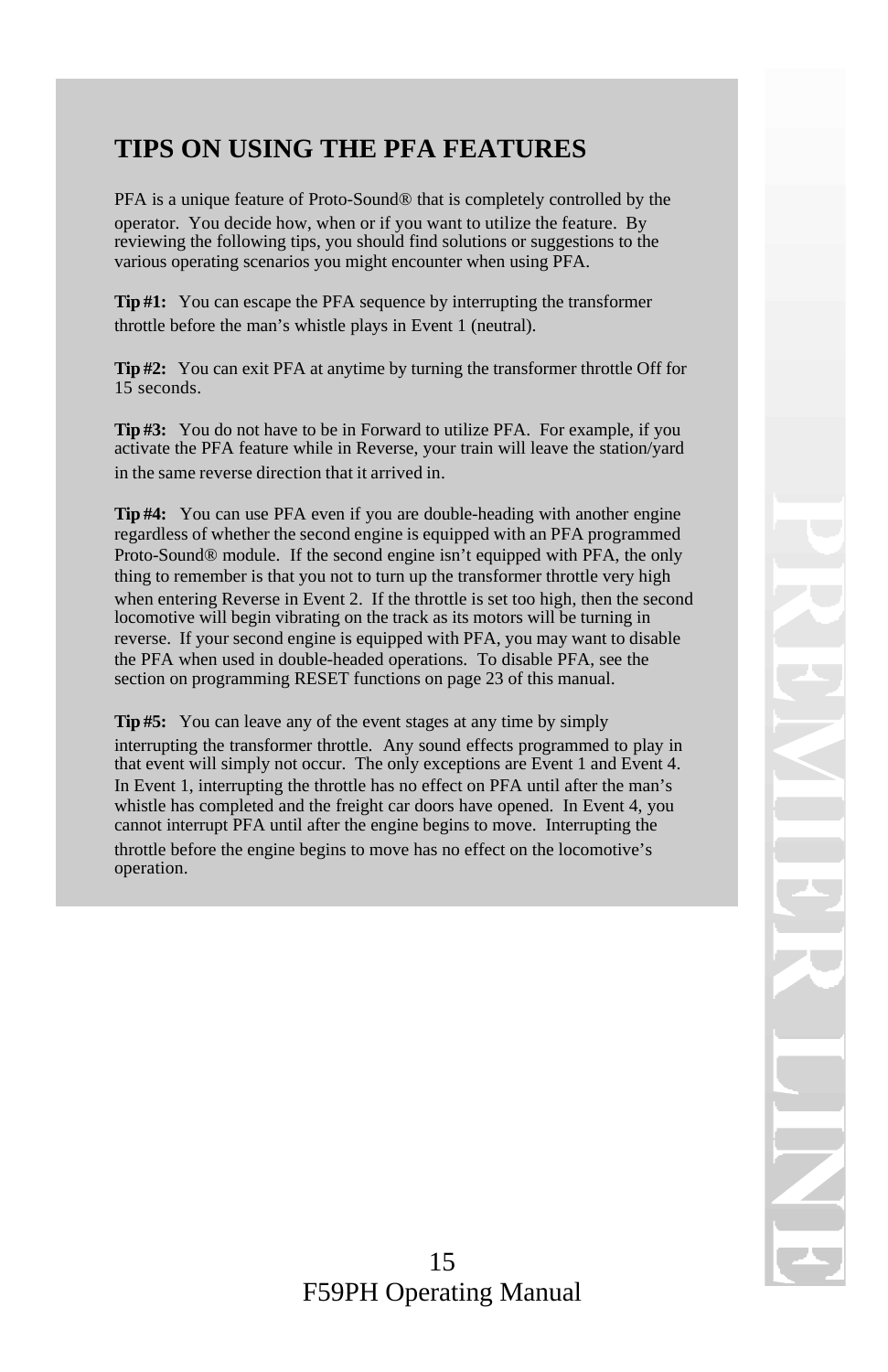## **Special Reverse Unit Options**

### *Reverse Unit Lockout Operation*

For operators who wish to lock their engine into a single direction, Proto-Sound® unique design eliminates the need for a lock-out switch on the locomotive. This will allow users to run the engine on layouts equipped with block signals or stop stations that would normally cycle the engine back into neutral. *Note: The feature must be first turned on by accessing RESET Feature 40 (See page 22).* 

### *Locking the Engine into Single Direction Operation*

 Cycle the transformer throttle so that your engine is operating in the direction you wish to lock it in (forward, neutral or reverse). With the throttle set to approximately 8 volts, press and hold the horn/whistle button. While holding the horn/whistle button, turn the throttle OFF, and then release the horn/whistle button. After 2 seconds, you will hear a short horn blast. IMMEDIATELY turn the throttle back on. The engine is now locked, and will continue in the previous direction whenever power is applied to the track.

## *Unlocking The Engine*

With the throttle set to approximately 8 volts, press and hold the horn/whistle button. While holding the horn/whistle button, turn the throttle OFF, and then release the horn/whistle button. After three seconds, a single bell will be heard indicating that the engine is unlocked. When power is again applied, the engine will enter RESET and perform as normal.

*NOTE: When locking the engine in the Forward or Reverse positions, the horn/whistle button will blow the horn/whistle. But when locking the engine into the NEUTRAL position, the horn/whistle button may turn on or off sounds of the bell. Remember, the horn/whistle doesn't blow in NEUTRAL (unless you programmed it to do so using Reset Feature 25 see page 20 for details), only the bell rings.*

16 F59PH Operating Manual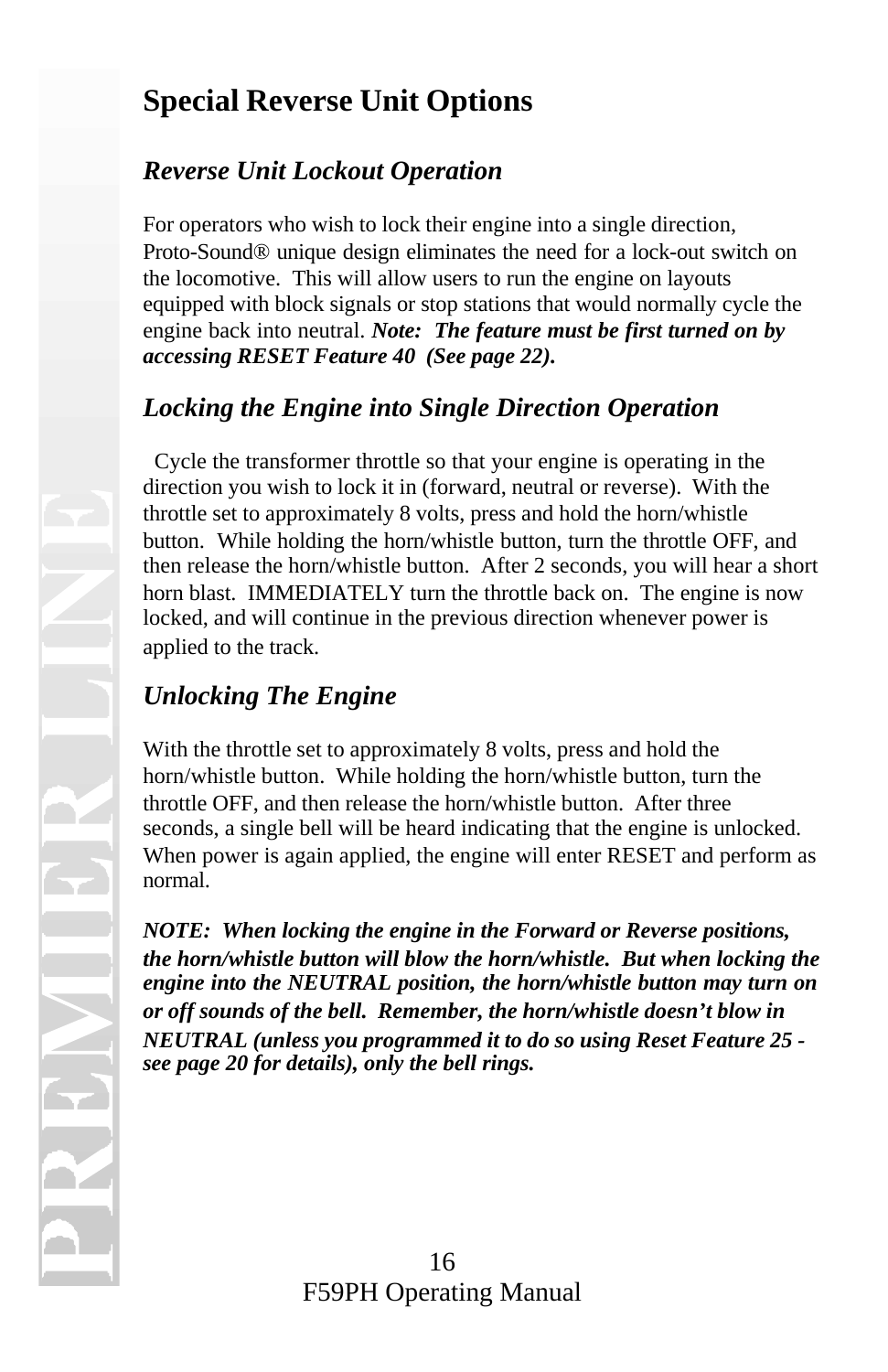# **SELF-CHARGING BATTERY BACKUP**

Proto-Sound® includes a self-charging battery backup system for improved performance at any speed. The battery ensures that power to the sound system will remain on during directional changes, while setting RESET options or when traveling over spots of dirty track and switches. The self-charging battery backup system is automatically turned on or off. There no switches needed to enjoy the benefits of the automatic battery backup system.

Proto-Sound® contains a warning alarm if the battery backup system fails to automatically disengage when track power is turned off. Should the backup system fail, you will hear a repeating whistle blast indicating that this has occurred. Should this happen, unplug the battery from the Proto-Sound® module (to prevent the battery from being run down) and contact MTH for instructions on returning the train for repair..

### **REPLACING THE PROTO-SOUND® BATTERY**

The Proto-Sound® battery is a special NiCad 7-cell, 8.4v battery -NOT the 6-cell, 7.2v battery found in most convenience stores. The 6-cell NiCad is NOT recommended for use with Proto-Sound® applications. The battery is continually charged from the track when power is applied above 10 volts and should last for up to five years. In addition, the NiCad battery is a dry battery and should not leak or cause any damage to your locomotive during its lifetime.

If you notice that the sounds seem distorted or garbled at low voltages or become silent when power from the transformer is shut off, the battery may be going bad. Before replacing the battery, you should put the engine in NEUTRAL and leave the transformer throttle set at about 12 volts for 15 minutes. This should temporarily recharge the battery. If the garbled or distorted sounds are reduced, then your battery charge has worn down. You can give your battery a full charge by leaving the engine ON in the NEUTRAL position and the transformer throttle set at about 12 volts for 6 hours.

*Note: When charging the battery in neutral, if your trains contains a Smoke Unit, it should be turned OFF to prevent damage to the wick and the heating elements.*

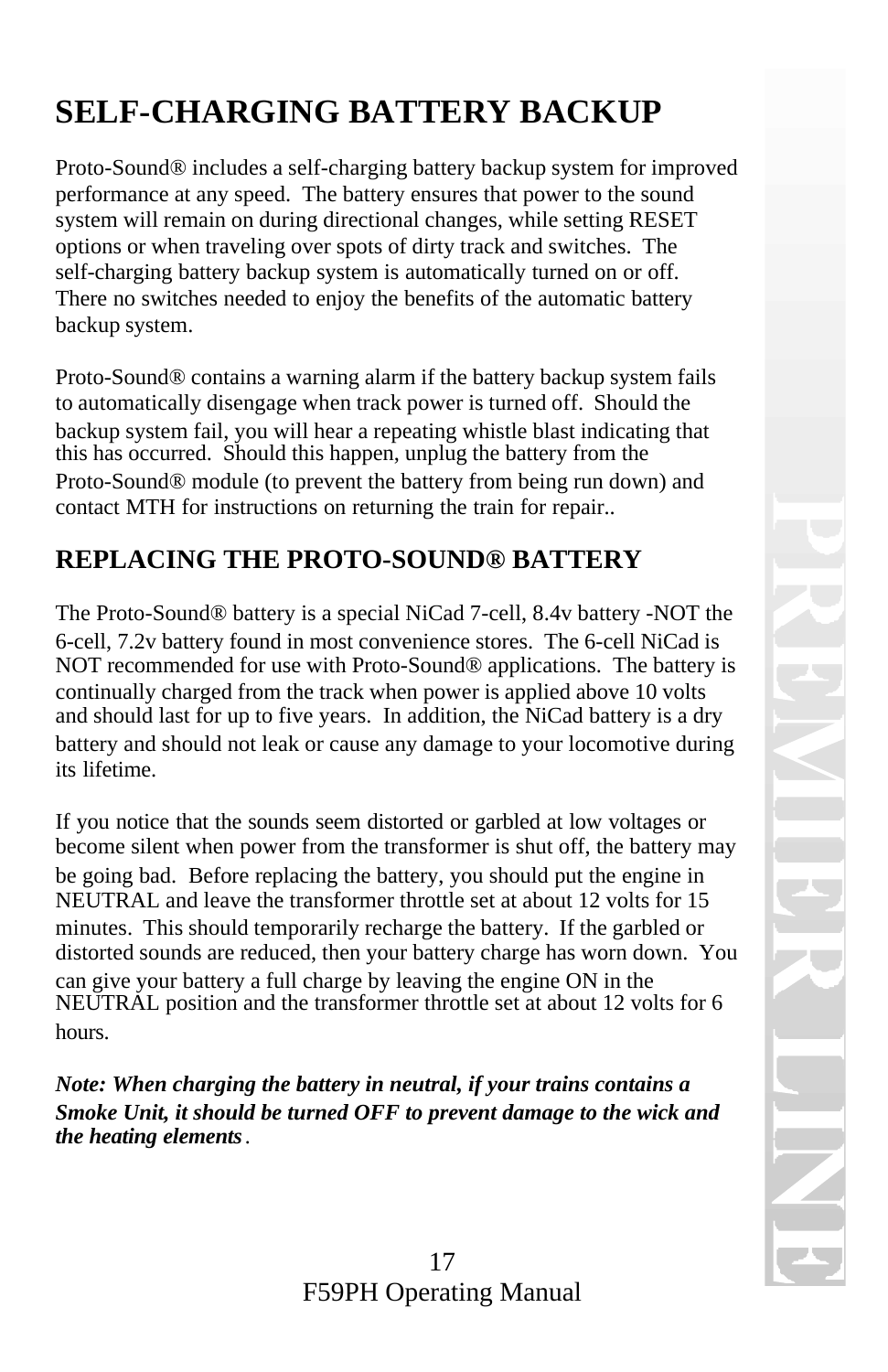#### **MANUALLY ADJUSTING THE PROTO-SOUND® VOLUME**

Your Proto-Sound® system has two types of volume adjustment. A manual turn knob on the bottom of the chassis (See Fig. 5 below) allows you to control all the sounds in the system and a remote control "RESET" option (Option # 6) allows you to control the volume level of the engine sounds remotely from the transformer. Turning the volume adjustment knob one direction will increase the volume. Turning it the opposite directions will lower the volume of all sounds: bell, horn, engine sounds, Cab Chatter, etc. For information on operating the RESET volume adjustment option, see the section entitled "Programming Proto-Sound® RESET Options" on the following pages



*Figure 5: Adjusting The Proto-Sound® Volume*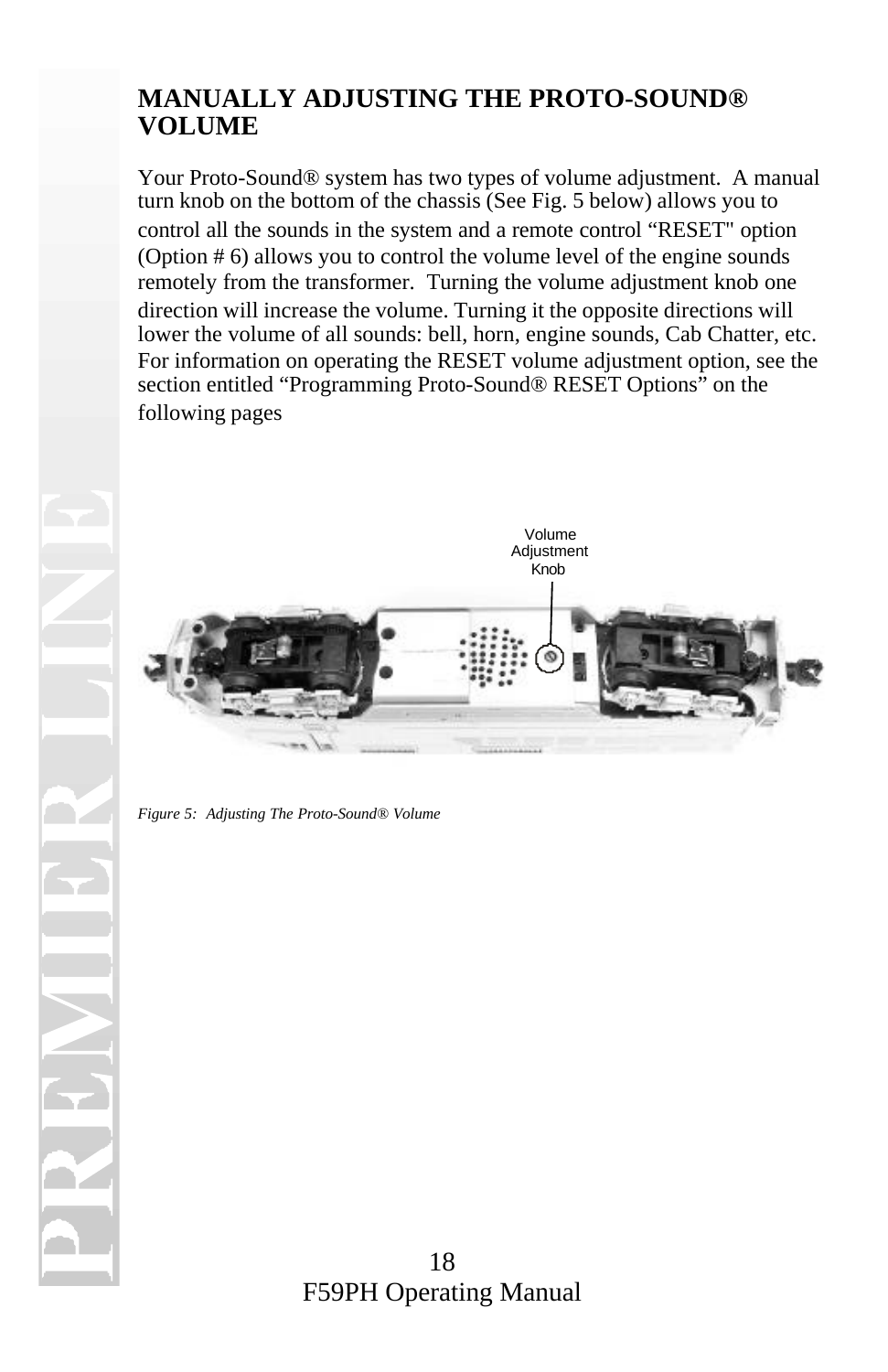## **USING "RESET" TO PROGRAM PROTO-SOUND®**

 Proto-Sound® is equipped with several programmable features which are accessed in the RESET state by moving the transformer throttle up and down between full voltage and low voltage (8 volts) without shutting the transformer off completely. Each time this is done you advance, one feature at a time, through the available options. An air-release sound is heard each time the throttle is advanced and returned. In addition, there are special sounds to tell you

what RESET position you are in.

For example, if you want to select Feature 2, put the engine in RESET, and move the throttle up and down from full throttle to



low two times. After the second advance, you will hear two "clinks" indicating that the computer is now in Feature 2. Advance the throttle again and you will hear three "clinks" for Feature 3. Advance it two more times and you will hear a "clank" indicating that you are now in Feature 5. Advance the throttle two more times and you will hear a "clank" and two "clinks" indicating Feature 7.  $((5 \text{throtted} a \text{dvanements} = 1 \text{ clash}) + (2 \text{diam} a \text{diam} a \text{t})$ throttle advancements =  $2 \text{ clinks}$ ). "Clank" + "Clink" + "Clink" = Feature 7. You can advance the throttle as quickly as you like (though you may not hear the air-release sounds) and the computer will still remember the number of times the throttle is advanced by playing back the number of "Clinks" and "Clanks" to confirm the feature you've selected.

#### **Remotely Adjusting The Engine Volume -** *Reset Feature 6-(1 Clank, 1 Clink)*

Reset 6 allows you to change the volume setting of the motor sounds without effecting the volume of other sounds, such as the horn, bell, cab chatter, etc. To use, cycle to Reset Feature 6 and press the Horn/Whistle

button. A single bell will play, and the chuff will begin at the current volume. Each time the Horn/Whistle button is pressed, a bell will sound and the volume setting will cycle down

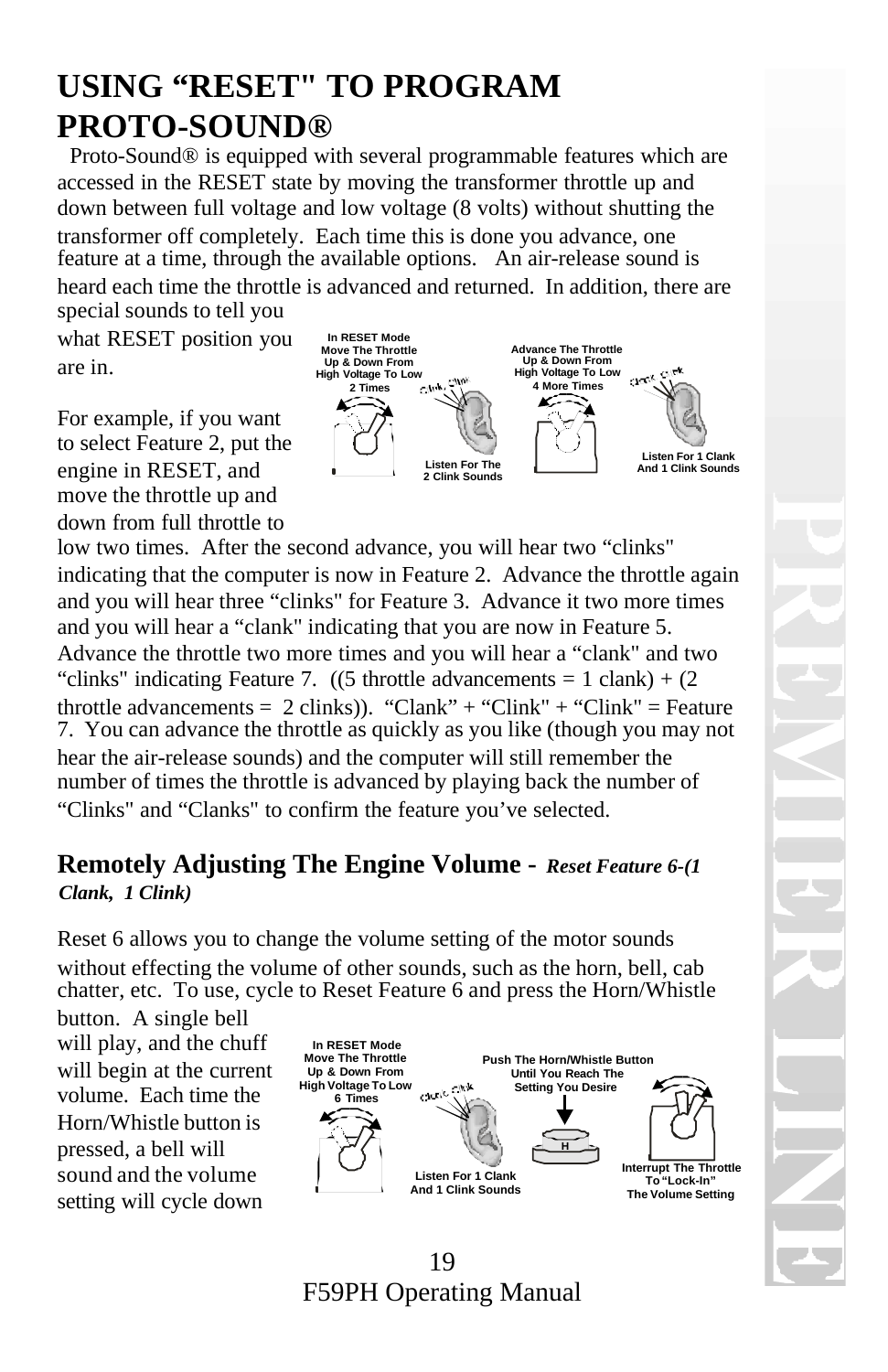to the next level. The levels available are 100%, 50%, 25%, and 0%. After 0%, pressing the horn/whistle button again will return the motor sounds to 100%. When the desired level is reached, lock the changes by interrupting the throttle and cycling the engine into forward.

#### **Programming For Squeaking Brake Operation**- *Reset Feature 45 (9 Clanks, 0 Clinks)*

Reset Feature 45 allows you to determine if and how the Squeaking Brakes recording will be activated. To use, cycle to Reset Feature 45 and press the Horn/Whistle button. The engine will play a series of bells. This indicates the current setting. Each time the Horn/Whistle button is pressed, Proto-Sound® will cycle to the next available setting and provide the appropriate bell indicator. The settings for Reset Feature 45 are  $1$  Bell = On Demand (Enabled when

PFA is activated), 2 Bells  $=$  Always On, 3 Bells  $=$ Off. When the desired setting is reached, lock the changes by interrupting the throttle and cycling the engine into forward.



#### **Programming For Horn In Neutral Operation** - *Reset Feature 25 (5 Clanks)*

Reset Feature 25 allows you to operate the Horn while the engine is in the Neutral state. When ON, pressing the Horn/Whistle button while in Neutral, with 10V AC or less on the track, will cause the Horn recording to sound. To use, cycle to Reset 25 and press the Horn/Whistle button. The engine will play a series of bells. This indicates the current setting. Each time the Horn/Whistle button is pressed, Proto-Sound® will cycle to the next available setting and provide the appropriate bell indicator. The settings for Reset 25 are 1 Bell = OFF, 2 Bells = ON. When the desired setting is reached, lock the

changes by interrupting the throttle and cycling the engine into forward.



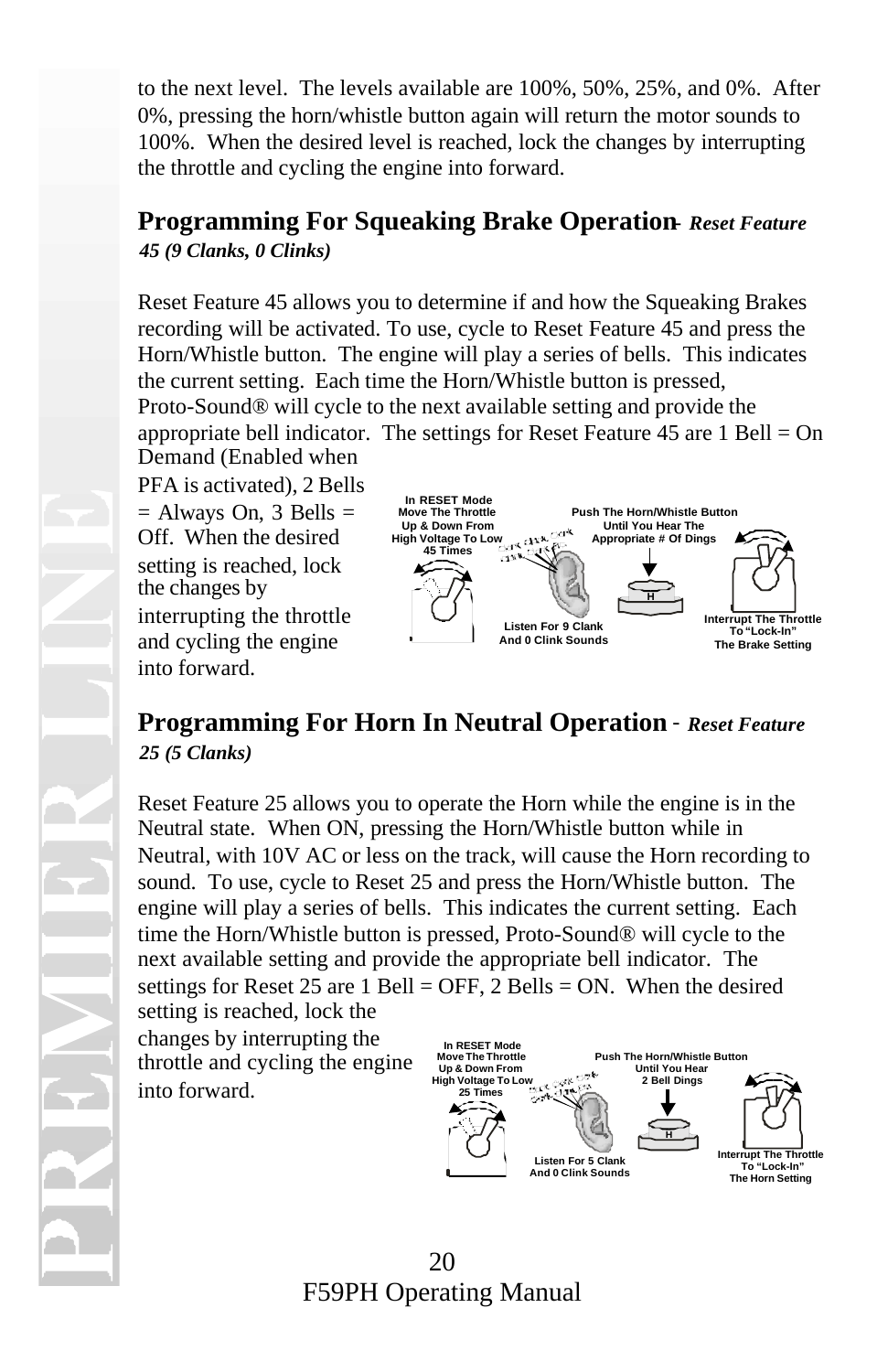### **Programming For Proto-Coupler® Operation-** *Reset Feature 10*

*(2 Clanks)*

Reset Feature 10 allows you to turn the operation of the ProtoCoupler on or off. When OFF, the coupler will not arm or fire from Neutral. To use, cycle to Reset Feature 10 and press the Horn/Whistle button. The engine will play a series of bells. This



indicates the current setting. Each time the Horn/Whistle button is pressed, Proto-Sound® will cycle to the next available setting and provide the appropriate bell indicator. The settings for Reset Feature 10 are 1 Bell = ON, 2 Bells = OFF. When the desired setting is reached, lock the changes by interrupting the throttle and cycling the engine into forward.

#### **Turning Off Cab Chatter Sounds**- *Reset Feature 23 (4 Clanks, 3 Clinks)*

Reset Feature 23 allows you to turn the operation of the Cab Chatter system on or off. When OFF, the Cab Chatter recordings will not be played when the engine is in Neutral. To use, cycle to Reset 23 and press the Horn/Whistle



button. The engine will play a series of bells. This indicates the current setting. Each time the Horn/Whistle button is pressed, Proto-Sound® will cycle to the next available setting and provide the appropriate bell indicator. The settings for Reset Feature 23 are  $1$  Bell = ON,  $2$  Bells = OFF. When the desired setting is reached, lock the changes by interrupting the throttle and cycling the engine into forward.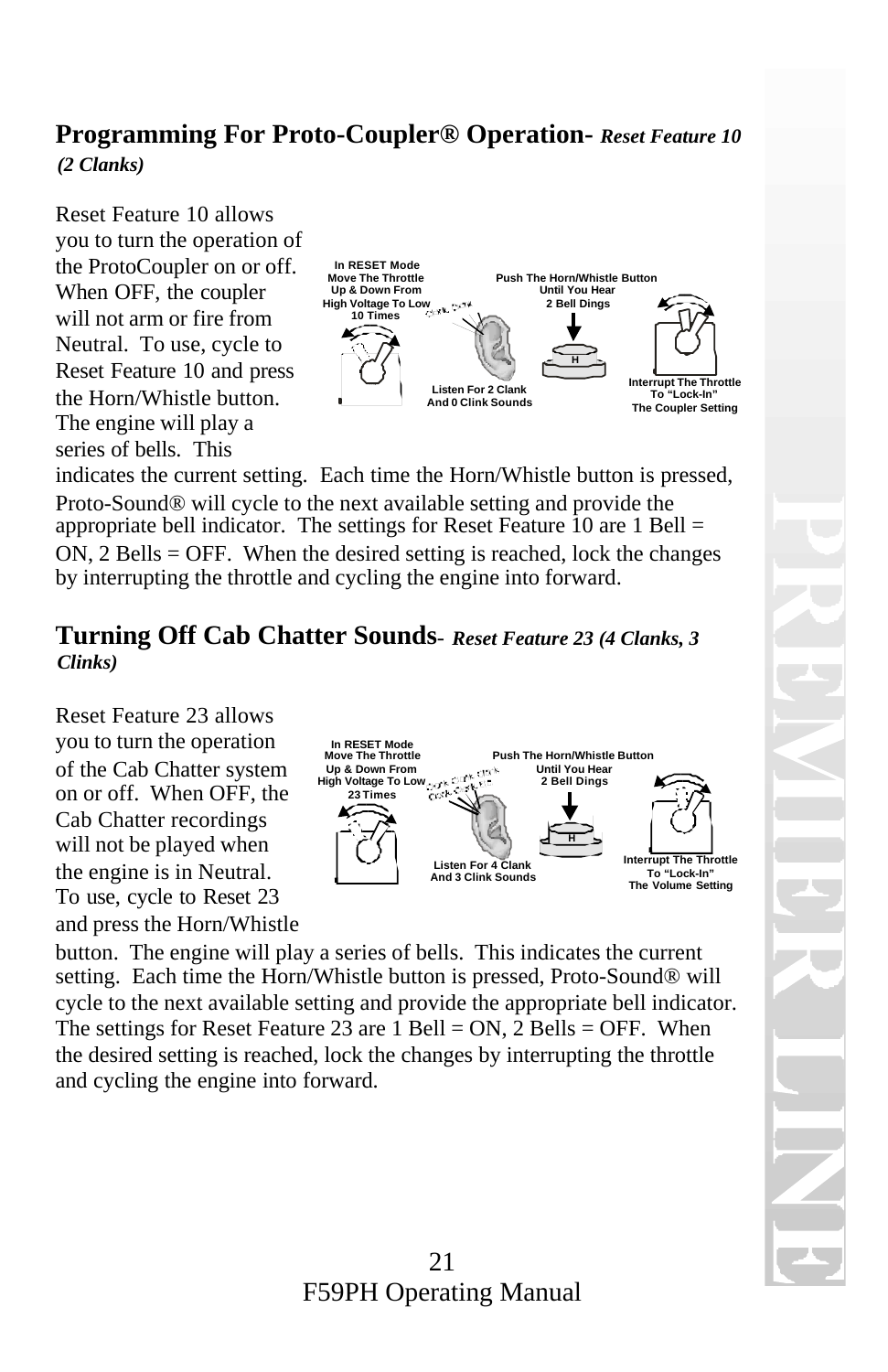#### **Programming PFA Operation-** *Reset Feature 28 ( 5 Clanks, 3 Clinks)*

Reset Feature 28 allows you to turn the operation of the PFA sequence on or off. When OFF, the PFA

will not activate. To use, cycle to Reset Feature 28 and press the Horn/Whistle button. The engine will play a series of bells. This indicates the current setting. Each time the Horn/Whistle button is pressed, Proto-Sound® will cycle to the next available setting



and provide the appropriate bell indicator. The settings for Reset Feature 28 are  $1$  Bell = ON,  $2$  Bells = OFF. When the desired setting is reached, lock the changes by interrupting the throttle and cycling the engine into forward.

#### **Activating Remote Lock-Out Control-** *Reset Feature 40 (8 Clanks, 0 Clinks)*

Reset Feature 40 allows you to enable the Reverse Unit Lockout feature of Proto-Sound®. When enabled, you are able to lock the engine to run in only one of the directional states (Forward, Neutral or Reverse) whenever power is applied. The most common use for locking out an engine is in the use of power blocks on a layout. To use, cycle to Reset Feature 40 and press the Horn/Whistle button. The engine will play a series of bells. This indicates the current setting. Each time the Horn/Whistle button is pressed, Proto-Sound® will cycle to the next available setting and provide the

appropriate bell indicator. The settings for Reset Feature 40 are 1 Bell  $=$ OFF,  $2$  Bells = ON. When the desired setting is reached, lock the changes by interrupting the throttle and cycling the engine into forward.



#### 22 F59PH Operating Manual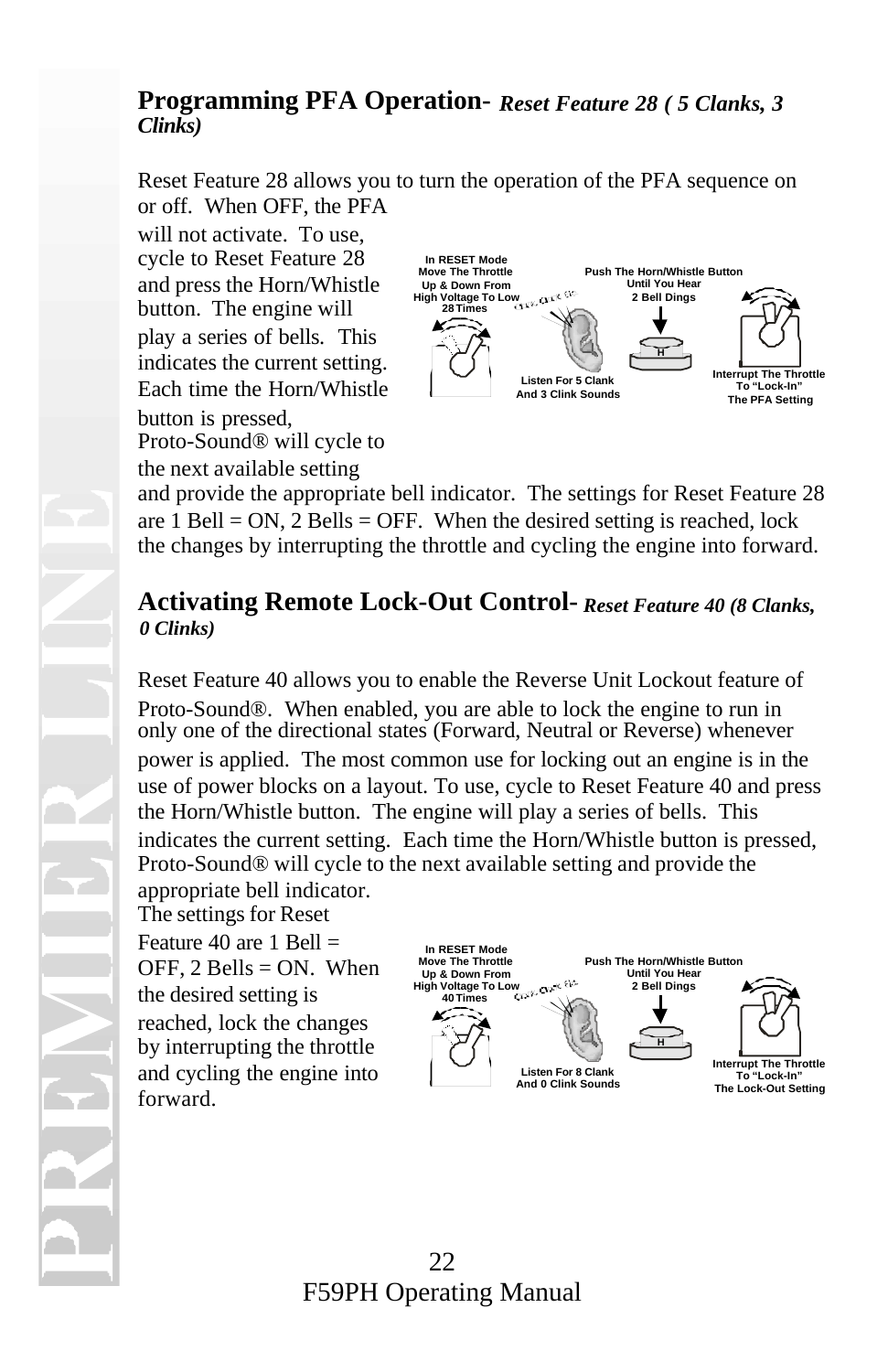#### **Resetting All Proto-Sound® Options To Factory Defaults-***Reset Feature 18 (3 Clanks, 3 Clinks)*

Reset Feature 18 is the most powerful of the Reset features available. Using Reset Feature 18

allows you to override all changes in programming and return all Resets to the original, out of the box settings. To use, cycle to Reset Feature 18 and press the Horn/Whistle button. The engine will play a



distorted bell, followed by a clear bell sound. This indicates that the Proto-Sound® system has restored all settings to factory default settings. Lock the changes by interrupting the throttle and cycling the engine into forward.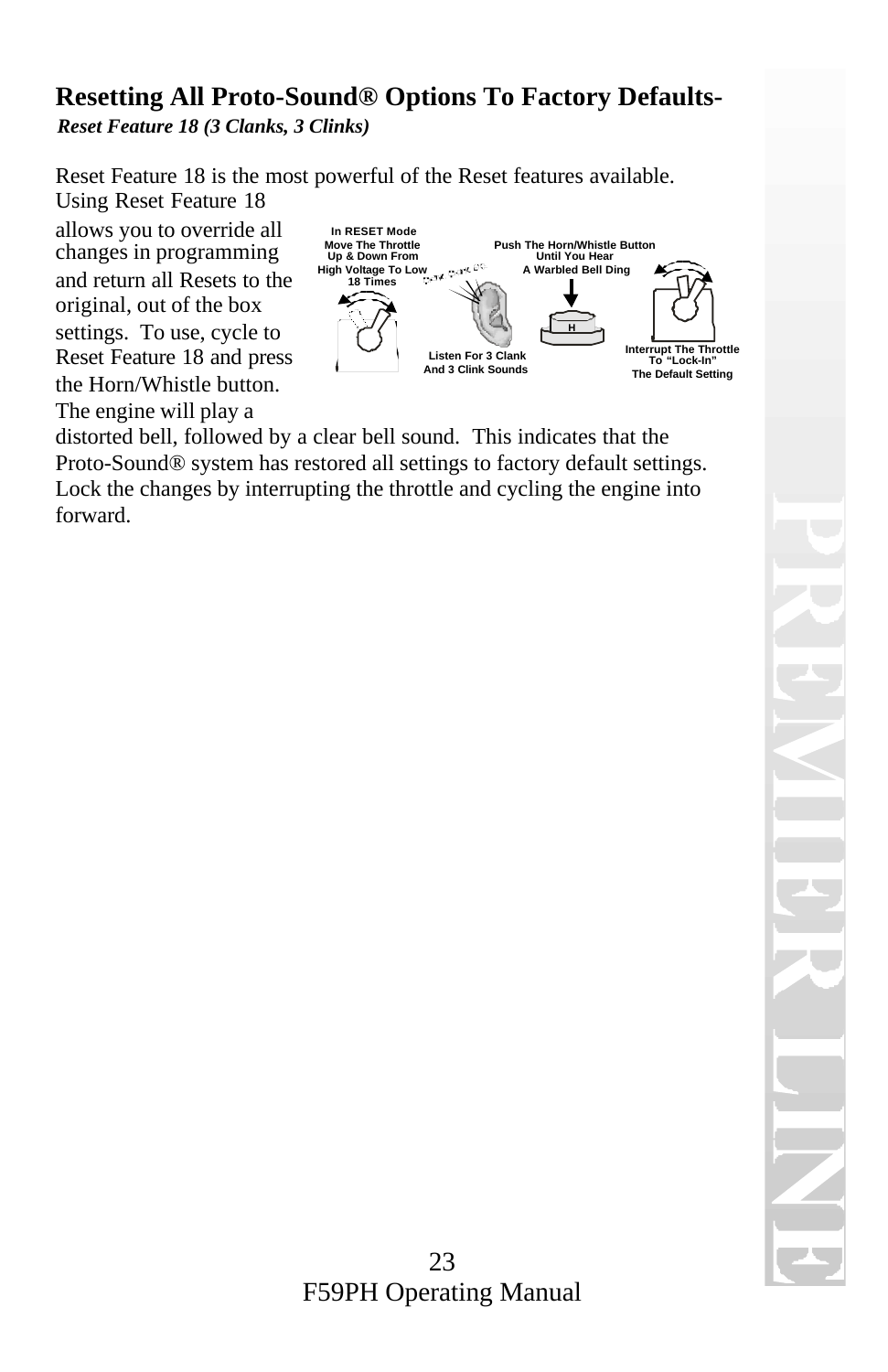# **OIL & LUBRICATION INSTRUCTIONS**

 In order for the engine to perform correctly and quietly, it is important that the chassis be lubricated before operation. Lubrication should include all gears, axles and pickup rollers to prevent them from squeaking. Use light household oil and wheel bearing grease and follow the lubrication points marked "L and G" in Fig. 7 & 8 below.



Lubricate Axle Bushings (L) *Figure 7: Lubricating The Truck*



Motor Mount Screw *Figure 8: Greasing The Power Trucks*

 The locomotive's internal gearing has been greased at the factory and shouldn't need additional grease until after 50 hours of operation or one year whichever comes first. Grease can be added by inserting grease into the gear box inside the locomotive chassis. In order to access the gear box, the cab must be removed from the chassis by unscrewing the six chassis screws as seen in Figure 9 on page 25. Once the cab is removed, the trucks can be removed by unscrewing the truck block/motor mount screw located on the underside of the drive trucks (See Figure 7). Grease can then be applied into the gear box using a grease tube dispenser.

 In addition to the truck block internal gearing, it is a good idea to lubricate the outside truck block "idler" and "drive" gears with grease. Use the diagram shown in Fig. 8 as a guide and add grease to the points marked with a "G".

 Periodically, check the locomotive wheels and pickups for dirt buildup as this can significantly affect the engine's ability to perform properly. Dirty track and dirty wheels can cause both poor electrical contact as well as poor traction, especially on elevated track sections. Finally, dirt and oil build up can prematurely wear out the neoprene traction tires.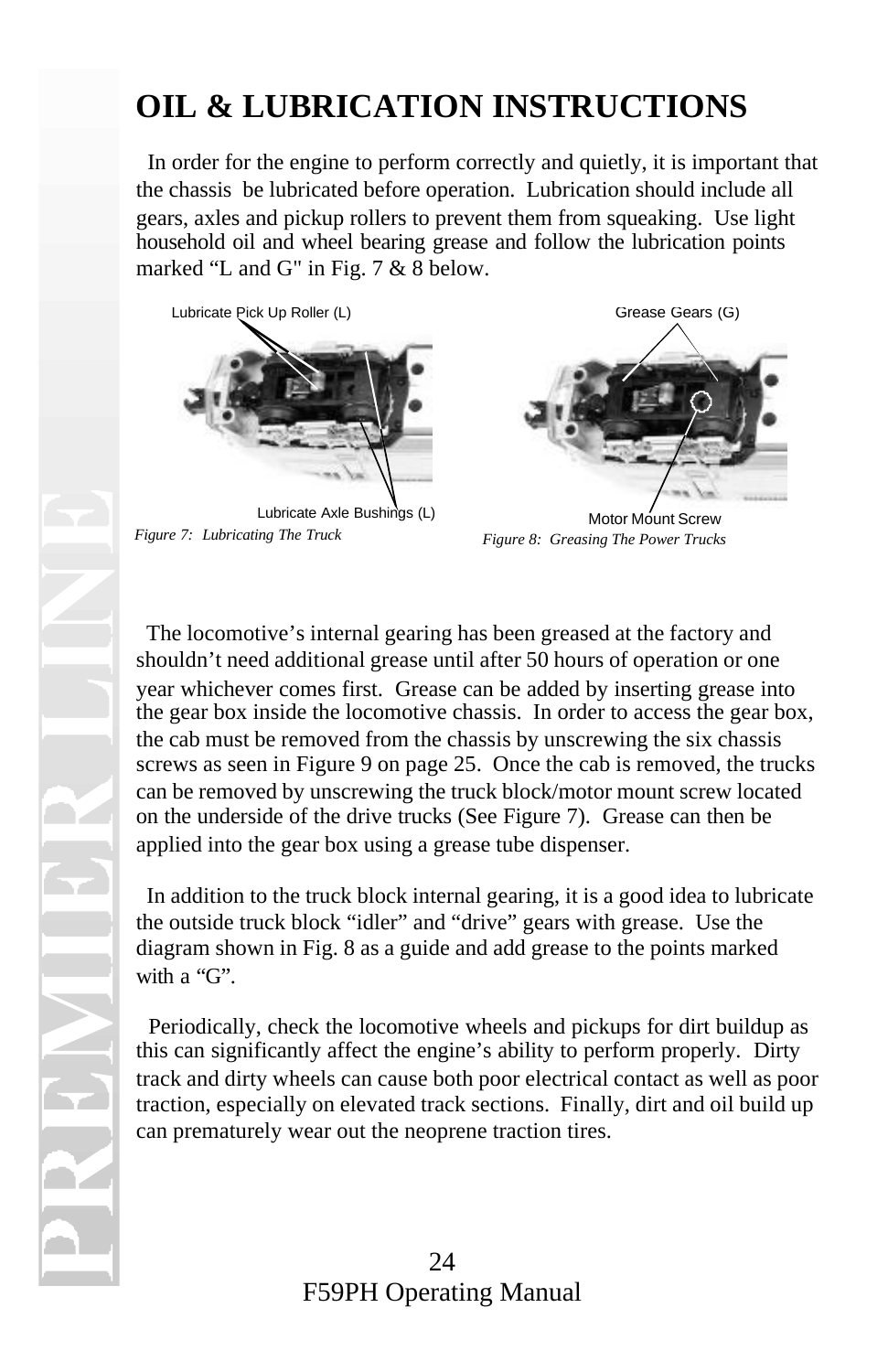## **TRACTION TIRE REPLACEMENT INSTRUCTIONS**

 Your locomotive is equipped with two neoprene rubber traction tires on each power truck. While these tires are extremely durable and long-lasting there may arise a time where they will need to be replaced. Should this occur, you will need to remove the trucks and truck sides on the truck block from the chassis in order to slip the new tire over the grooved drive wheel. Should this occur, you will need to remove the truck sides from the truck block. In order to slip the new tire over the grooved drive wheel. The mounting screw location can be found in Fig 9 below.



*Fig. 9 Removing the body from the chassis and the location of the truckside mounting screws*

 Before the new tire can be installed, you must make sure the old tire has been completely removed from the groove in the drive wheel. Use a razor blade or small flatblade screwdriver pry away any remains left from the old tire that may still be in the drive wheel groove. Once the old tire has been completely removed, slip the new tire onto the wheel. You may find it useful to use two small flatblade screwdrivers to assist you in stretching the tire over the wheel. Be careful to avoid twisting the tire when stretching it over the wheel. If a twist occurs, the tire will have to be removed and reinstalled or a noticeable wobble in your engine will occur when operating the locomotive. In addition, it is important to make sure that the tire is fully seated inside the groove. Any portion of the tire extending out of the groove can cause the engine to wobble. A razor blade can be used to trim away any excess tire that doesn't seat itself inside the groove properly.

 Once the new tire(s) are in place, reassemble the truck sides to the truck blocks. Replacement tires are available directly from MTH Electric Trains.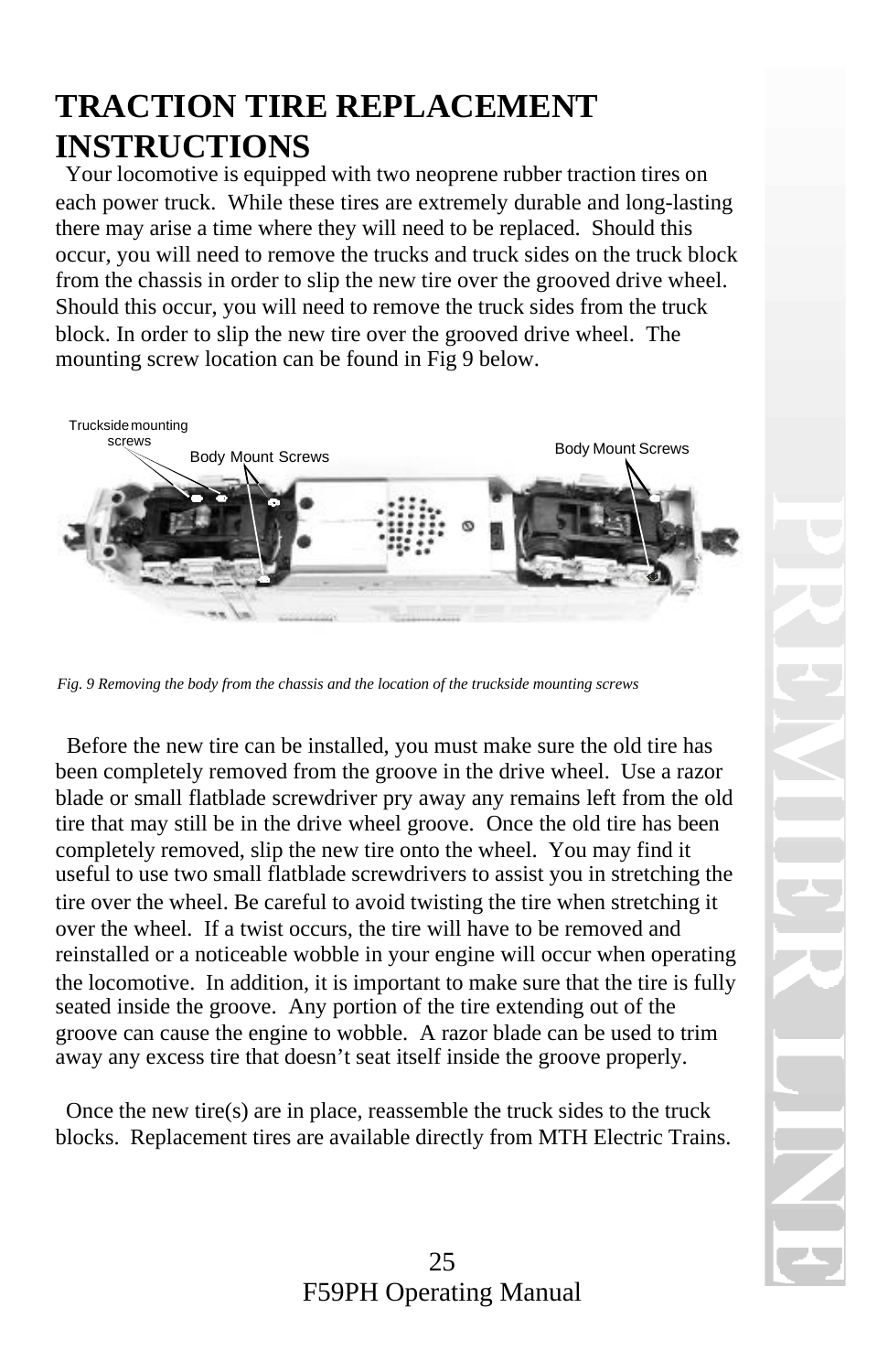# **LIGHTBULB REPLACEMENT**

 The F59PH locomotive's headlights are controlled by constant voltage circuits inside the locomotive body. The headlight(s) can be easily removed from their lampholders should the bulbs expire. To remove the bulb, follow the body removal instructions found in the Lubrication section on the proceeding pages. Once the cab has been separated from the chassis, gently unplug the bulb's wiring harness from the socket on the constant voltage circuit. Replacement bulbs are available directly from MTH Electric Trains.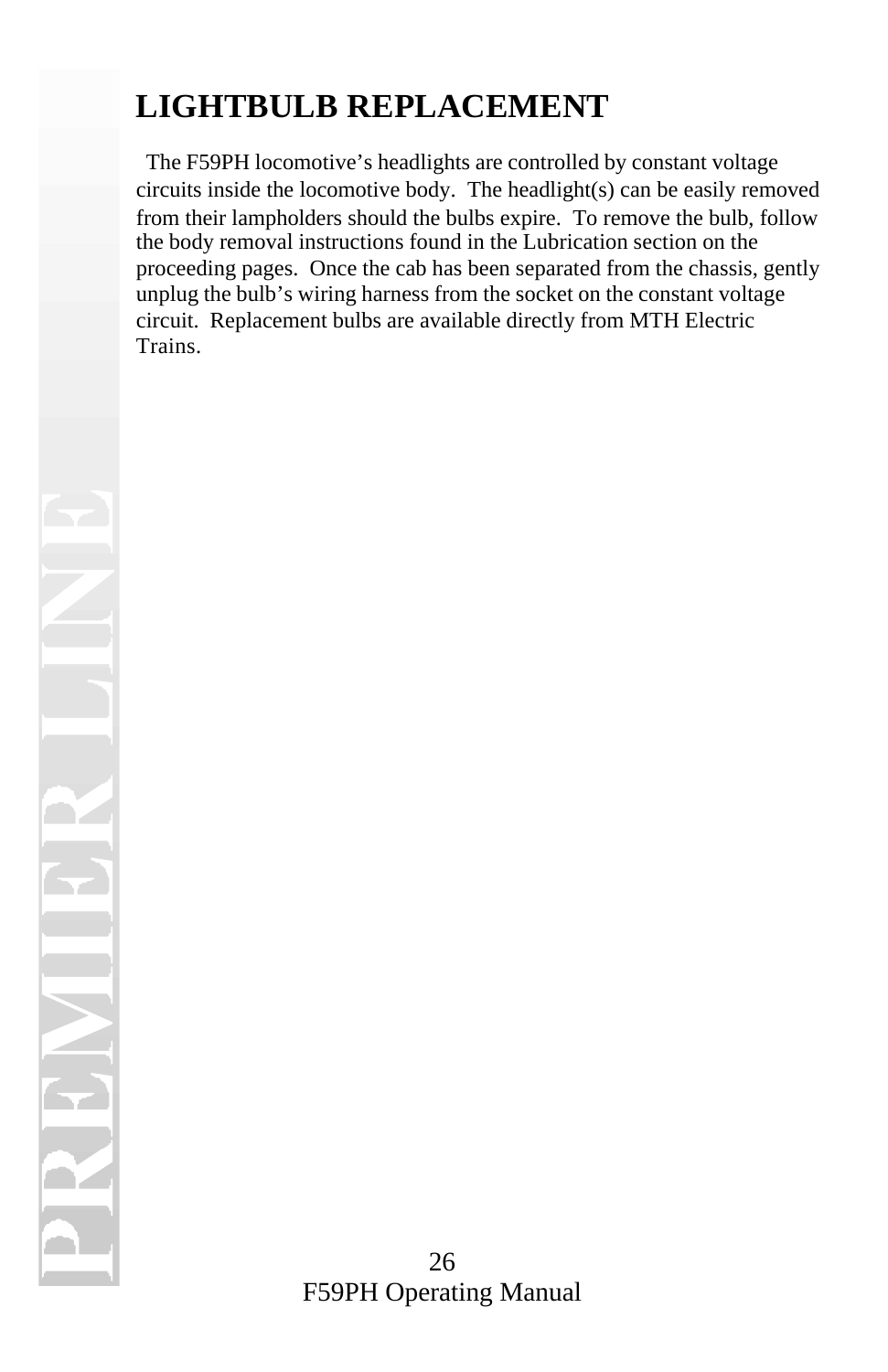## **TROUBLE SHOOTING PROTO-SOUND® PROBLEMS**

 Although Proto-Sound® has been designed and engineered for ease of use, some questions may arise during initial operation. The following table should answer most questions. If you find that your problem can't be resolved with this manual, contact MTH Proto-Sound® Electronics (7020 Columbia Gateway Drive, Columbia, MD 21046, 410-381-2580) for additional assistance.

| <b>HORN PROBLEMS</b>                                                               | <b>REMEDY</b>                                                                                                                                                                                                                                                                                                                                                                                                                                                                    |
|------------------------------------------------------------------------------------|----------------------------------------------------------------------------------------------------------------------------------------------------------------------------------------------------------------------------------------------------------------------------------------------------------------------------------------------------------------------------------------------------------------------------------------------------------------------------------|
| The horn seems distorted at low voltages.                                          | Your battery may be undercharged or dead. Try<br>recharging the battery as explained in the battery<br>sections.                                                                                                                                                                                                                                                                                                                                                                 |
| When I press the whistle button, the bell comes on<br>instead.                     | You are trying to operate the horn in neutral. The horn<br>will only operate in Forward or Reverse unless you<br>program Proto-Sound through Feature 25. See the<br>instructions in the section entitled "Using RESET to<br>Program Proto-Sound".                                                                                                                                                                                                                                |
| I can't get the horn to blow when I press the whistle<br>button.                   | You may be pressing the whistle button too quickly.<br>Most older AC transformers contain a two--step whistle<br>button that releases a DC signal onto the track. It is<br>this DC signal that tells the horn to blow. However,<br>because the signal is weaker when the whistle button<br>is depressed fully, the Proto-Sound circuit may not<br>recognize the signal. Try pressing the whistle button<br>slower, taking approximately 1 second to fully depress<br>the button. |
| <b>BELL PROBLEMS</b>                                                               | <b>REMEDY</b>                                                                                                                                                                                                                                                                                                                                                                                                                                                                    |
| When I press the whistle button to activate the bell, the<br>horn sounds.          | You are trying to ring the bell in Forward or Reverse.<br>The bell only operates in Neutral unless you have<br>programmed Proto-Sounds to recognize a separate<br>bell button.                                                                                                                                                                                                                                                                                                   |
| When I press the whistle button to activate the bell, I<br>arm the coupler.        | Reduce the voltage on the transformer before pressing<br>the whistle button to activate the bell. The bell will only<br>come on at 8 volts or less.                                                                                                                                                                                                                                                                                                                              |
| When I press the whistle button to activate the bell, the<br>bell only rings once. | You are trying to ring the bell in RESET instead of<br>neutral. Interrupt the power twice to enter Neutral, set<br>the voltage at 8 volts or less and press the whistle<br>button to activate the bell.                                                                                                                                                                                                                                                                          |
| I can't get the bell to ring when I press the whistle<br>button.                   | You may be pressing the whistle button too quickly.<br>See the 3rd remedy in the horn section above.                                                                                                                                                                                                                                                                                                                                                                             |
| The bell won't work with a separate bell button.                                   | Proto-Sounds must be programmed in order for a<br>separate bell button to function. Enter RESET function<br>number 20 (see the section entitled "Using RESET to<br>Program Proto-Sound") and press the whistle button<br>until the bell sounds two dings. Simply turn the throttle<br>off and then on again to lock in the new setting.                                                                                                                                          |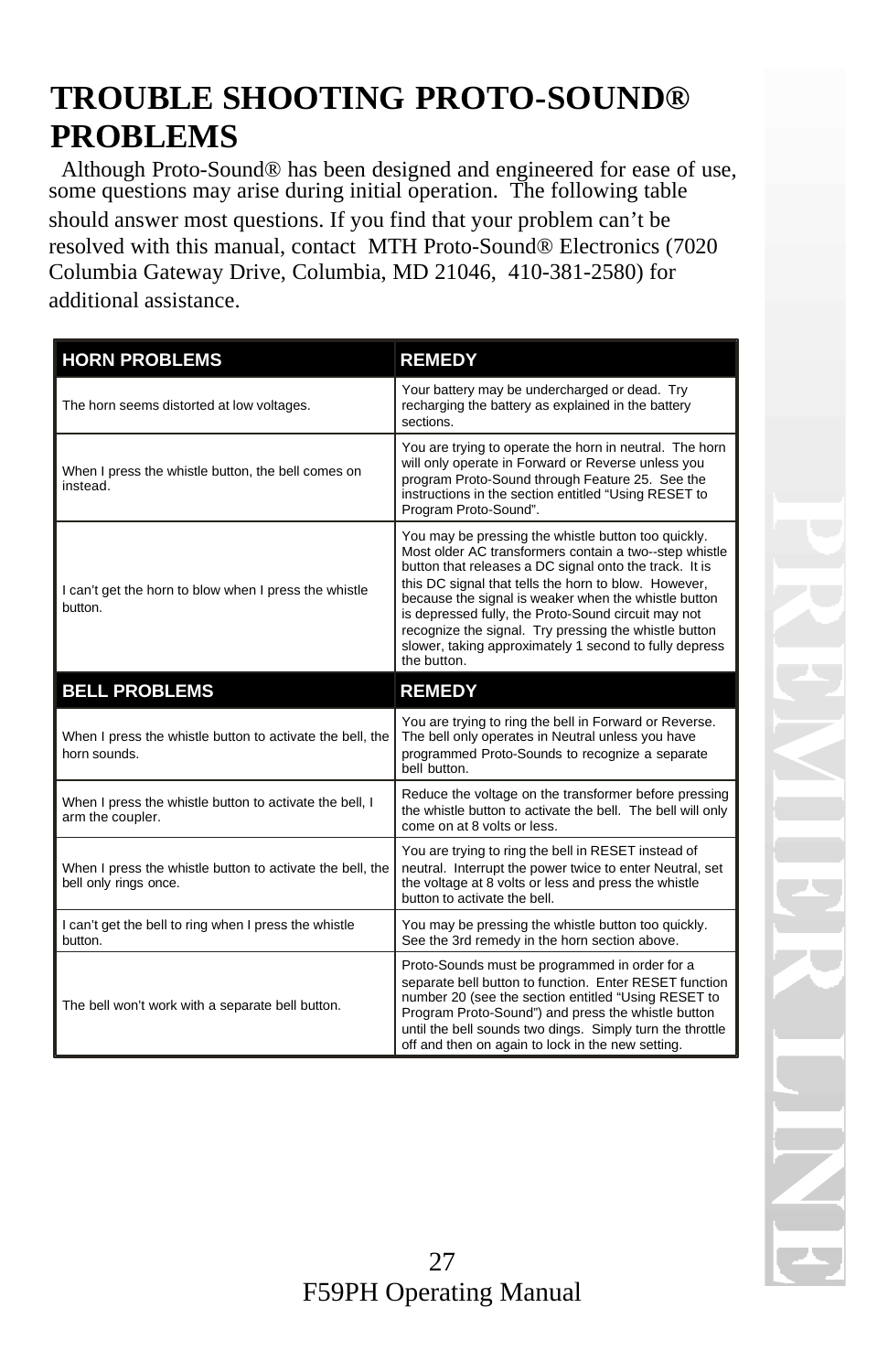| <b>COUPLER PROBLEMS</b>                                                                                                        | <b>REMEDY</b>                                                                                                                                                                                                                                                                                                                                                                                                                                                                  |
|--------------------------------------------------------------------------------------------------------------------------------|--------------------------------------------------------------------------------------------------------------------------------------------------------------------------------------------------------------------------------------------------------------------------------------------------------------------------------------------------------------------------------------------------------------------------------------------------------------------------------|
| The ProtoCoupler won't let the engine uncouple on the<br>"Fly".                                                                | The power required to fire the coupler open when the<br>engine is on the "Fly" may be greater than the<br>Proto-Sound system is capable of providing. As a<br>result, you may experience times when the coupler<br>won't fire open. Unfortunately, the only solution is to<br>stop the engine and fire the coupler in Neutral. If that<br>doesn't resolve the problem, try lubricating the coupler<br>knuckle and rivet as explained in the ProtoCoupler<br>Operation section. |
| I can't get the coupler to arm or fire open when I press<br>the whistle button.                                                | You may be pressing the whistle button too quickly.<br>See the third remedy in the horn section above.<br>Another possibility is that Proto-Sound has been<br>programmed to turn the coupler function off. See the<br>section entitled "Using RESET to Program<br>Proto-Sounds"                                                                                                                                                                                                |
| Only one coupler will function when I press the whistle<br>button.                                                             | Only one coupler can operate at any one time. Use<br>the coupler selection switch on the bottom of the<br>chassis to choose which coupler you want active.                                                                                                                                                                                                                                                                                                                     |
| <b>DIESEL START/CAB CHATTER</b>                                                                                                | <b>REMEDY</b>                                                                                                                                                                                                                                                                                                                                                                                                                                                                  |
| Sometimes the diesel start sounds don't occur when I<br>first turn power on.                                                   | Occasionally the diesel engine start up sounds may<br>not occur when power is turned back on within 5<br>seconds of being shut off. Wait 10 -- 15 seconds<br>before repowering.                                                                                                                                                                                                                                                                                                |
| Sometimes the Cab Chatter sounds don't play.                                                                                   | The Cab Chatter sounds only play in neutral and<br>Proto-Sounds may be programmed to turn thesounds<br>off. See the section entitled "Using RESET to<br>Program Proto-Sounds"                                                                                                                                                                                                                                                                                                  |
| <b>LOCKOUT PROBLEMS</b>                                                                                                        | <b>REMEDY</b>                                                                                                                                                                                                                                                                                                                                                                                                                                                                  |
| I can't get the engine to run after I power up the<br>transformer. It sits still with the diesel compressor<br>sounds running. | The engine is locked out into the Neutral position.<br>Follow the unlocking procedures in the Lockout<br>Section.                                                                                                                                                                                                                                                                                                                                                              |
| The engine won't lock out into Forward, Neutral or<br>Reverse even after the short horn blast sounds.                          | You are waiting too long to turn the throttle back on<br>after the short horn blast sounds. The power must be<br>turned back on immediately after the short horn blast<br>sounds or the engine will go back into RESET. See<br>the lockout procedure in the Lockout Section.                                                                                                                                                                                                   |
| <b>VOLUME PROBLEMS</b>                                                                                                         | <b>REMEDY</b>                                                                                                                                                                                                                                                                                                                                                                                                                                                                  |
| When I try to run the engine, the diesel volume is OFF<br>or very low.                                                         | The diesel volume has been programmed at a reduced<br>volume or to be silent. Go to RESET Feature 6 and<br>adiust the volume. See the section entitled "Using<br>RESET to Program Proto-Sounds" for more<br>information.                                                                                                                                                                                                                                                       |
| When I try to set the diesel volume, it resets itself to<br>the original volume after I selected the new volume.               | You are trying to set the volume with a poorly charged<br>or dead backup battery. See the section on Battery<br>Backup for more information.                                                                                                                                                                                                                                                                                                                                   |
| When I try to set the Diesel Volume to O Volume, I still<br>hear the cab chatter sounds.                                       | When the diesel volume is set to O, you will hear the<br>Cab Chatter sounds because setting the diesel volume<br>only controls the sound of the diesel engine itself. All<br>other sounds, including Cab Chatter, the horn and bell<br>will continue to play at the volume level set by the<br>manual volume control knob located on the bottom of<br>the chassis. See the section entitled "Proto-Sound"<br>Volume Adjustment" for more information.                          |
| The sounds seem distorted, especially when the<br>whistle or bell is activated.                                                | The overall Proto-Sound volume has been set to high<br>creating the distorted sounds. Try turning the volume<br>control knob located on the bottom of the chassis<br>counter clockwise to reduce the overall volume level.                                                                                                                                                                                                                                                     |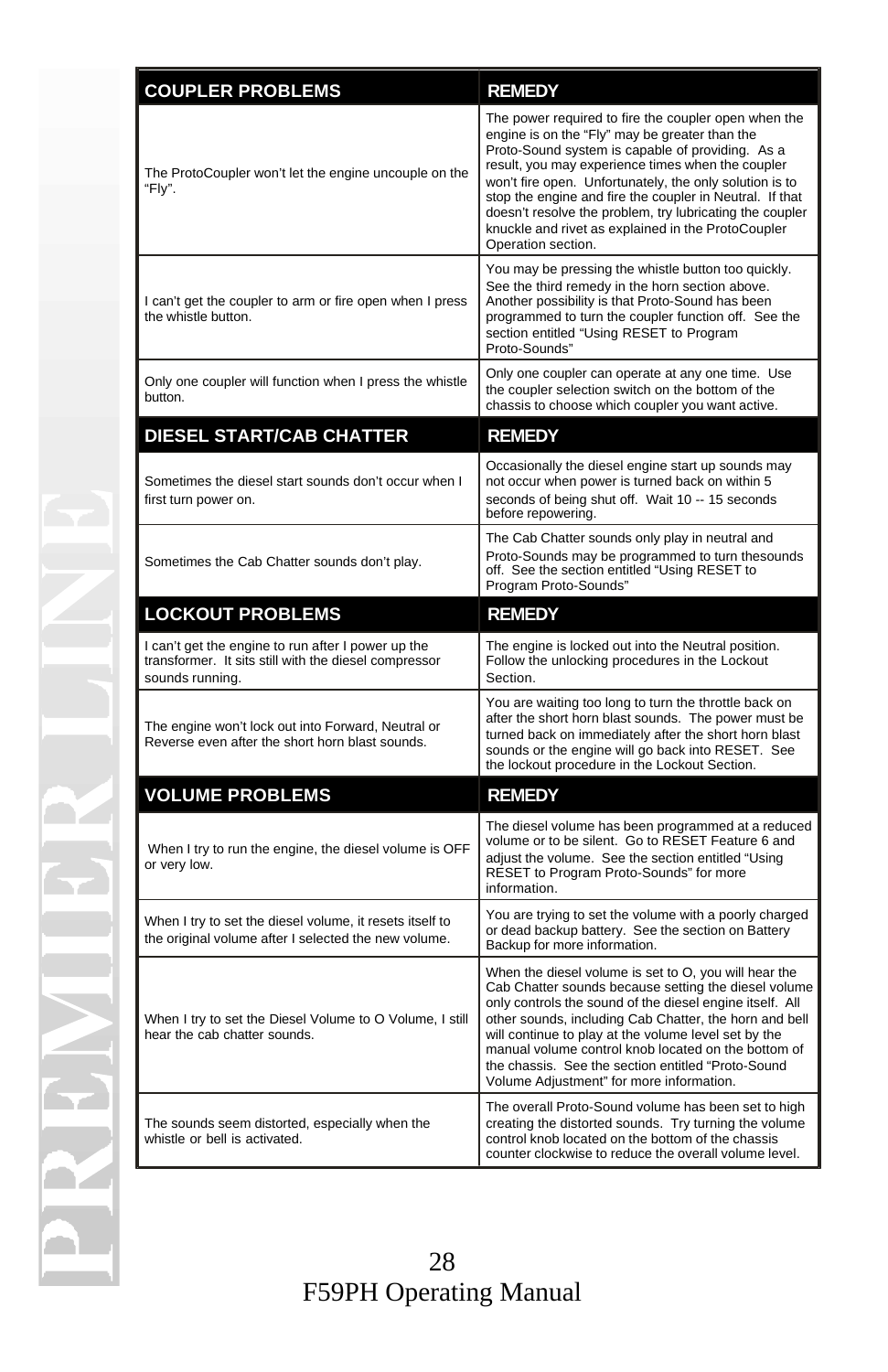| <b>BATTERY PROBLEMS</b>                                                                                                                                                                             | <b>REMEDY</b>                                                                                                                                                                                                                                                                                                                                                                                                                                                                                                                                                                                                                                                                                                                                         |
|-----------------------------------------------------------------------------------------------------------------------------------------------------------------------------------------------------|-------------------------------------------------------------------------------------------------------------------------------------------------------------------------------------------------------------------------------------------------------------------------------------------------------------------------------------------------------------------------------------------------------------------------------------------------------------------------------------------------------------------------------------------------------------------------------------------------------------------------------------------------------------------------------------------------------------------------------------------------------|
| I get no sounds when the engine shifts between the<br>direction states.                                                                                                                             | The battery may be dead or needs charging. See the<br>Battery Backup section for more information.                                                                                                                                                                                                                                                                                                                                                                                                                                                                                                                                                                                                                                                    |
| After I turn off my transformer, my engine continues to<br>make sounds before quitting with a ding of its bell.                                                                                     | Proto-Sounds continues to sound for approximately 10<br>seconds after power to the track has been shut off.                                                                                                                                                                                                                                                                                                                                                                                                                                                                                                                                                                                                                                           |
| The sounds distort at low voltages.                                                                                                                                                                 | The battery is insufficiently charged or dead. Follow<br>the recharging instructions found in the section entitled<br>"Self Recharging Battery Backup System".                                                                                                                                                                                                                                                                                                                                                                                                                                                                                                                                                                                        |
| A repeating horn blast occurs after the power has<br>been shut down.                                                                                                                                | The battery is insufficiently charged or dead. Follow<br>the recharging instructions found in the section entitled<br>"Self Recharging Battery Backup System".                                                                                                                                                                                                                                                                                                                                                                                                                                                                                                                                                                                        |
| <b>RESETPROBLEMS</b>                                                                                                                                                                                | <b>REMEDY</b>                                                                                                                                                                                                                                                                                                                                                                                                                                                                                                                                                                                                                                                                                                                                         |
| When I first turn the power on, the engine will not<br>begin to run. I have to turn the throttle off and then on<br>again to get the engine to operate.                                             | This is normal behavior. When power to the track is<br>first turned on, Proto-Sound enters a "RESET" phase<br>at which time the engine undergoes a system check.<br>Power must be interrupted to get the engine into the<br>Forward Phase. See the section entitled "DCRU<br>Reverse Unit Operation" for more information.                                                                                                                                                                                                                                                                                                                                                                                                                            |
| Whenever I interrupt the power from RESET to enter<br>Forward, the engine goes back into RESET instead of<br>Forward. I know this occurs because the bell dings<br>twice.                           | Whenever Proto-Sounds enters RESET after power<br>has been off for more than 15 seconds, the<br>microprocessor initiates a system check to determine<br>that everything is in working order. This system check<br>requires 2.2 seconds to complete during which time<br>the engine will play the diesel startup sounds. We<br>recommend that you don't interrupt the power in<br>RESET until the diesel startup sounds have<br>completed. This will guarantee that the system check<br>will have been completed since the startup sounds<br>take longer than 2.2 seconds to play. If the problem<br>persists, we recommend that you operate the throttle<br>with a slower movement as you interrupt the power in<br>RESET and enter the Forward Phase |
| <b>BRAKE SOUND PROBLEMS</b>                                                                                                                                                                         | <b>REMEDY</b>                                                                                                                                                                                                                                                                                                                                                                                                                                                                                                                                                                                                                                                                                                                                         |
| When the transformer is throttled down, the sounds<br>won't play.                                                                                                                                   | The brake features has not been activated. See the<br>section on activating the brake feature for more<br>information. The throttle voltage setting on the<br>transformer is either not starting high enough or<br>ending low enough to trigger the brakes sounds. Try<br>increasing the throttle setting to 14 volts or higher<br>before throttling down to 8 volts or less.                                                                                                                                                                                                                                                                                                                                                                         |
| The brake sounds continue to play even after the<br>engine stops.                                                                                                                                   | The brake feature sound record lasts for three<br>seconds. With practice you can control how quickly<br>you should stop the engine to keep it in sequence with<br>the sound of the brake's squeaking.                                                                                                                                                                                                                                                                                                                                                                                                                                                                                                                                                 |
| The brake feature was activated in neutral after the<br>engine was running in forward, but the brake sounds<br>would not play when triggered after the engine went<br>back into forward or reverse. | The brake feature will only remain enabled if it is<br>triggered in the first direction state you enter after<br>activating the feature in neutral. You cannot interrupt<br>the power twice to enter another direction state and<br>still have the brake feature active. Therefore, in order<br>to make the brake sound feature operate in forward,<br>you must first activate the feature in the neutral<br>position that occurs after the engine was in the reverse<br>state.                                                                                                                                                                                                                                                                       |
| After triggering the brake sound and stopping the<br>engine in neutral, the engine begins making passenger<br>station sound effects.                                                                | After you trigger the brake sounds, you cannot stop<br>the engine in neutral and leave the track power on<br>without activating the passenger station sounds. If you<br>don't want to hear the passenger station sounds after<br>entering neutral, turn the power off for three seconds<br>to disable the passenger station sound effects.                                                                                                                                                                                                                                                                                                                                                                                                            |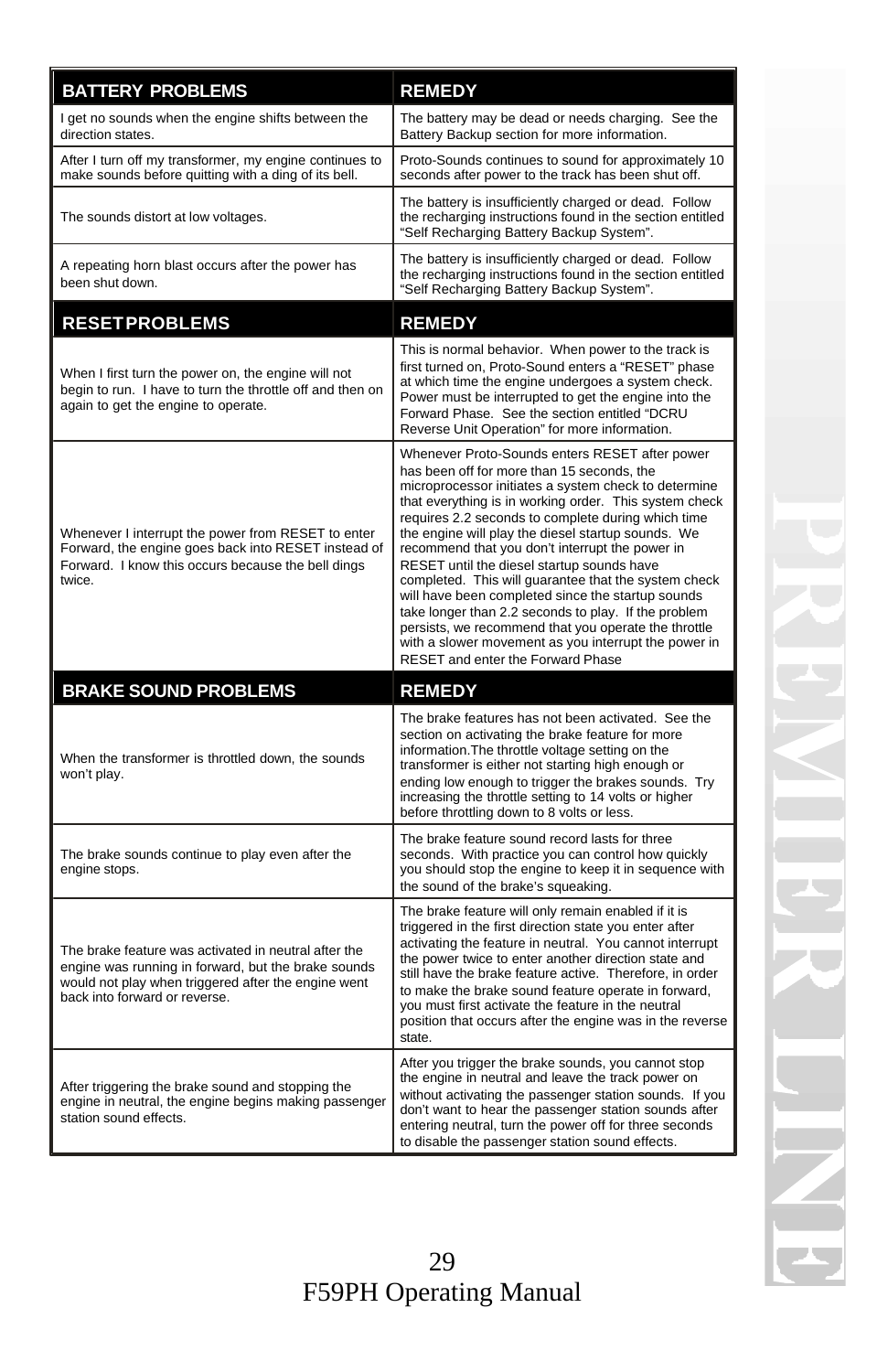| <b>PFA PROBLEMS</b>                                                                            | <b>REMEDY</b>                                                                                                                                                                                                                                                                  |
|------------------------------------------------------------------------------------------------|--------------------------------------------------------------------------------------------------------------------------------------------------------------------------------------------------------------------------------------------------------------------------------|
| The PFA feature does not begin even after stopping<br>the engine and hearing the brake sounds. | The power was not turned back on once the engine<br>enter the neutral state thus disabling PFA. The<br>transformer throttle was interrupted too quickly in<br>neutral thus disabling PFA. Leave the throttle on in<br>neutral until after the PFA arrival message plays.       |
| The PFA sound effects occasionally repeat<br>themselves                                        | Proto-Sounds has a built--in random number generator<br>that randomly selects each sound clip to play.<br>Because there are only a total of 8 sound clips<br>available in each PFA event, it is probable that a<br>sound can occasionally be repeated one or more<br>times.    |
| Once in PFA, the engine never goes in reverse.                                                 | So that the passenger station sound effects and<br>operation is as realistic as possible, Proto-Sounds<br>disables the reverse unit state whenever PFA is<br>enabled. This way the engine never goes into reverse<br>as the operator cycles through the various PFA<br>events. |
| When the engine enters PFA event 5, the bell<br>automatically comes on.                        | PFA has a built--in command to turn on the bell when<br>the system enters Event 5. After approximately 15<br>rings of the bell, it automatically will turn off.                                                                                                                |
| Whenever PFA is enabled, pressing the whistle and<br>bell buttons has no affect.               | Because PFA must control various effects in each PFA<br>event, the bell and whistle functions are disabled until<br>either the PFA events have been completed, or the<br>engine is shut down for 3 or more seconds.                                                            |
| I can't get PFA to begin when the engine is stopped in<br>the neutral position.                | It is possible that PFA was never enabled or has been<br>disabled. Try reactivating the feature by holding down<br>the bell button for three or more seconds.                                                                                                                  |

## **PROTO-SOUND® RESET FEATURE CHART**

 The following chart lists the available features found in your Proto-Sound® equipped locomotive. The default settings for each feature as well as the operation sequence of the feature are listed in separate columns. You can reset all features to their original factory settings by accessing Feature 18 in RESET and press and hold the transformer whistle button until you hear a soft, warbled bell sound.

| <b>RESET#</b> | <b>OPERATION</b>              | <b>DEFAULT</b>            | <b>CLANKS/CLINKS</b> |
|---------------|-------------------------------|---------------------------|----------------------|
| 6             | Engine Volume                 | Full Volume               | 1 Clank/5 Clinks     |
| 10            | Coupler ON/OFF                | Coupler ON                | 2 Clanks/0 Clinks    |
| 18            | <b>Reset Default Settings</b> |                           | 3 Clanks/3 Clinks    |
| 20            | Remote Bell Button            | <b>Bell Button Active</b> | 4 Clanks/0 Clinks    |
| 23            | Cab Chatter                   | Cab Chatter ON            | 4 Clanks/3 Clinks    |
| 25            | Whistle In Neutral            | Whistle In Neutral OFF    | 5 Clanks/0 Clinks    |
| 27            | Chuff Rate                    | Full Chuff Range          | 5 Clanks/2 Clinks    |
| 28            | Brake/PFA Enabled             | Brake/PFA ON              | 5 Clanks/3 Clinks    |
| 40            | Lockout Enabled               | Lockout OFF               | 8 Clanks/0 Clinks    |
| 45            | <b>Squeaking Brakes</b>       | <b>Brakes Always ON</b>   | 9 Clanks/0 Clinks    |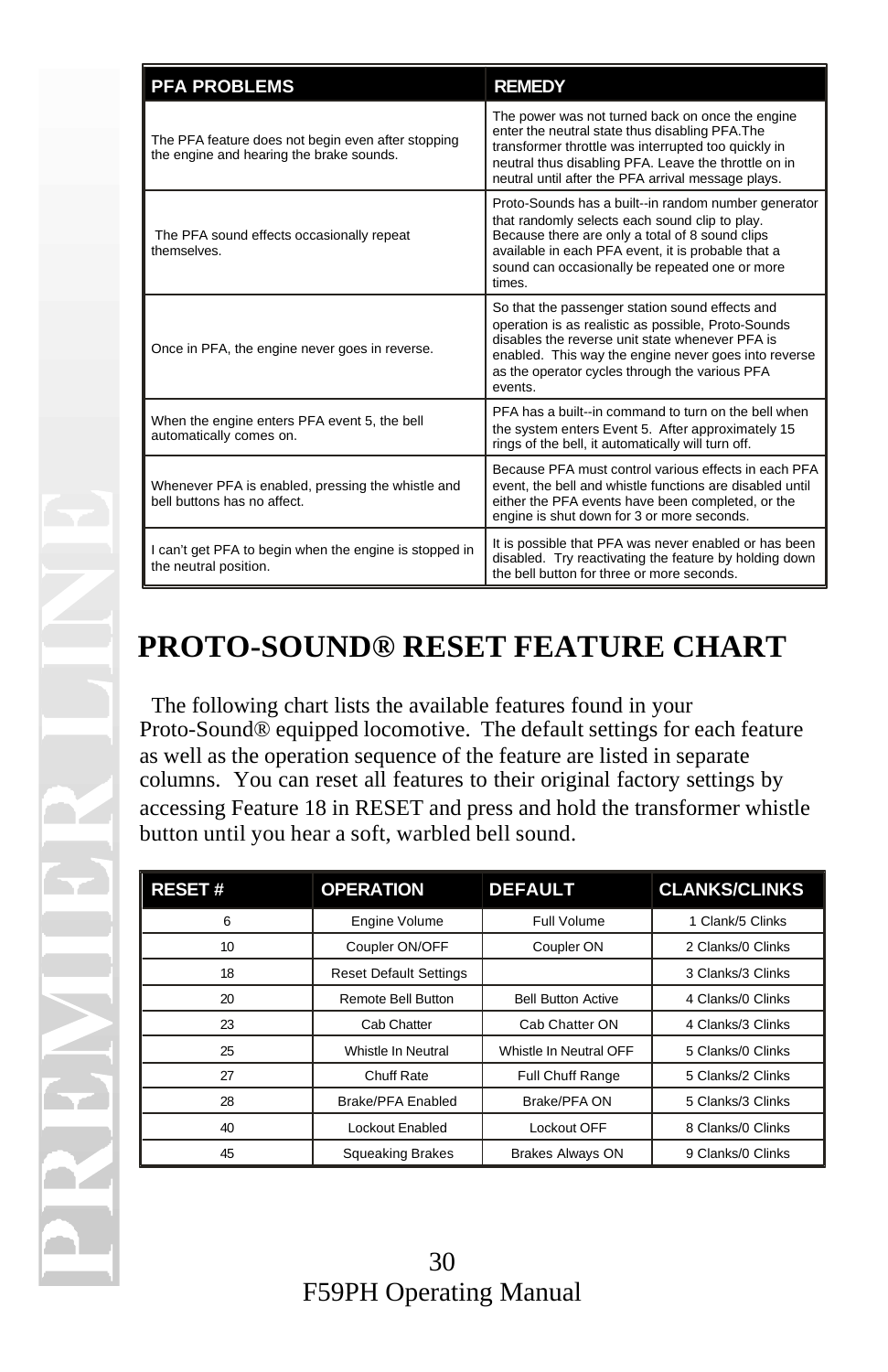# **TRANSFORMER WIRING CHART**

 Proto-Sound® is designed to work with any standard AC transformer that uses a "Pure Sine-Wave" format. The chart below lists the many Lionel® compatible transformers, such as the Lionel KW or ZW models. In addition, the chart details how the terminals on these compatible transformers should be attached to your layout. The Trainmaster system from Lionel® (marked with an asterisk below) will not function correctly with Proto-Sound® without disrupting the sound effects. Therefore, whenever Proto-Sound® senses that the Trainmaster system is being used, it automatically disables Proto-Sound® sound effects. The operator retains control over the engine, but no sound effects will play.

| <b>Transformer</b><br><b>Model</b> | <b>Center Rail</b>               | <b>Outside Rail</b>             | Min/Max.<br>Voltage | Power<br>Rating | <b>Transformer</b><br><b>Type</b> |
|------------------------------------|----------------------------------|---------------------------------|---------------------|-----------------|-----------------------------------|
| Lionel 1032                        | U                                | A                               | $5 - 16v^*$         | 90-Watt         | Standard                          |
| Lionel 1032M                       | U                                | A                               | $5 - 16v^*$         | 90-Watt         | Standard                          |
| Lionel 1033                        | U                                | A                               | $5 - 16v^*$         | 90-Watt         | Standard                          |
| Lionel 1043                        | U                                | A                               | $5 - 16v^*$         | 90-Watt         | Standard                          |
| Lionel 1043M                       | U                                | A                               | $5 - 16v^*$         | 90-Watt         | Standard                          |
| Lionel 1044                        | U                                | A                               | $5 - 16v^*$         | 90-Watt         | Standard                          |
| Lionel 1053                        | U                                | A                               | $8 - 17v$           | 60-Watt         | Standard                          |
| Lionel 1063                        | U                                | A                               | $8 - 17v$           | 60-Watt         | Standard                          |
| All-Trol                           | Left Terminal                    | <b>Right Terminal</b>           | $0 - 24v$           | 300-Watt        | Electronic                        |
| Cab-1/Powerma<br>ster              | A                                | U                               | $0 - 18v$           | 135V.A.         | Electronic                        |
| Dallee Hostler                     | Left Terminal                    | <b>Right Terminal</b>           |                     |                 |                                   |
| Lionel LW                          | A                                | U                               | $8-18v$             | 75-Watt         | Standard                          |
| Lionel KW                          | A or B                           | U                               | $6 - 20v$           | 190-Watt        | Standard                          |
| <b>MRC Tech II</b>                 | Left Terminal                    | 2 <sup>nd</sup> From Left       | $0 - 15v^*$         | 40V.A.          | Electronic                        |
| Lionel MW (not<br>recommended)     | <b>Outside Track</b><br>Terminal | <b>Inside Track</b><br>Terminal | $5 - 16v^*$         | 50V.A.          | Electronic                        |
| R.O.W.                             | <b>Red Terminal</b>              | <b>Black Terminal</b>           | $0-24v$             | 384-Watt        | Standard                          |
| Lionel RS-1                        | <b>Red Terminal</b>              | <b>Black Terminal</b>           | $0-18v$             | 50V.A.          | Electronic                        |
| Lionel RW                          | U                                | A                               | $9 - 19v$           | 110-Watt        | Standard                          |
| Lionel SW                          | $\mathbf{U}$                     | A                               | Unknown             | $130-Watt$      | Standard                          |
| Lionel TW                          | U                                | A                               | $8-18v$             | 175-Watt        | Standard                          |
| Lionel ZW                          | A or D                           | U                               | $8-20v$             | 275-Watt        | Standard                          |
| MTH Z4000                          | Red                              | <b>Black</b>                    | $5-22v$             | 390-Watt        | Electronic                        |

*\*Proto-Sound needs over 14 volts of power to work properly. Overloading or using in-line accessories with this transformer may lower the peak voltage below Proto-Sound's requirements.*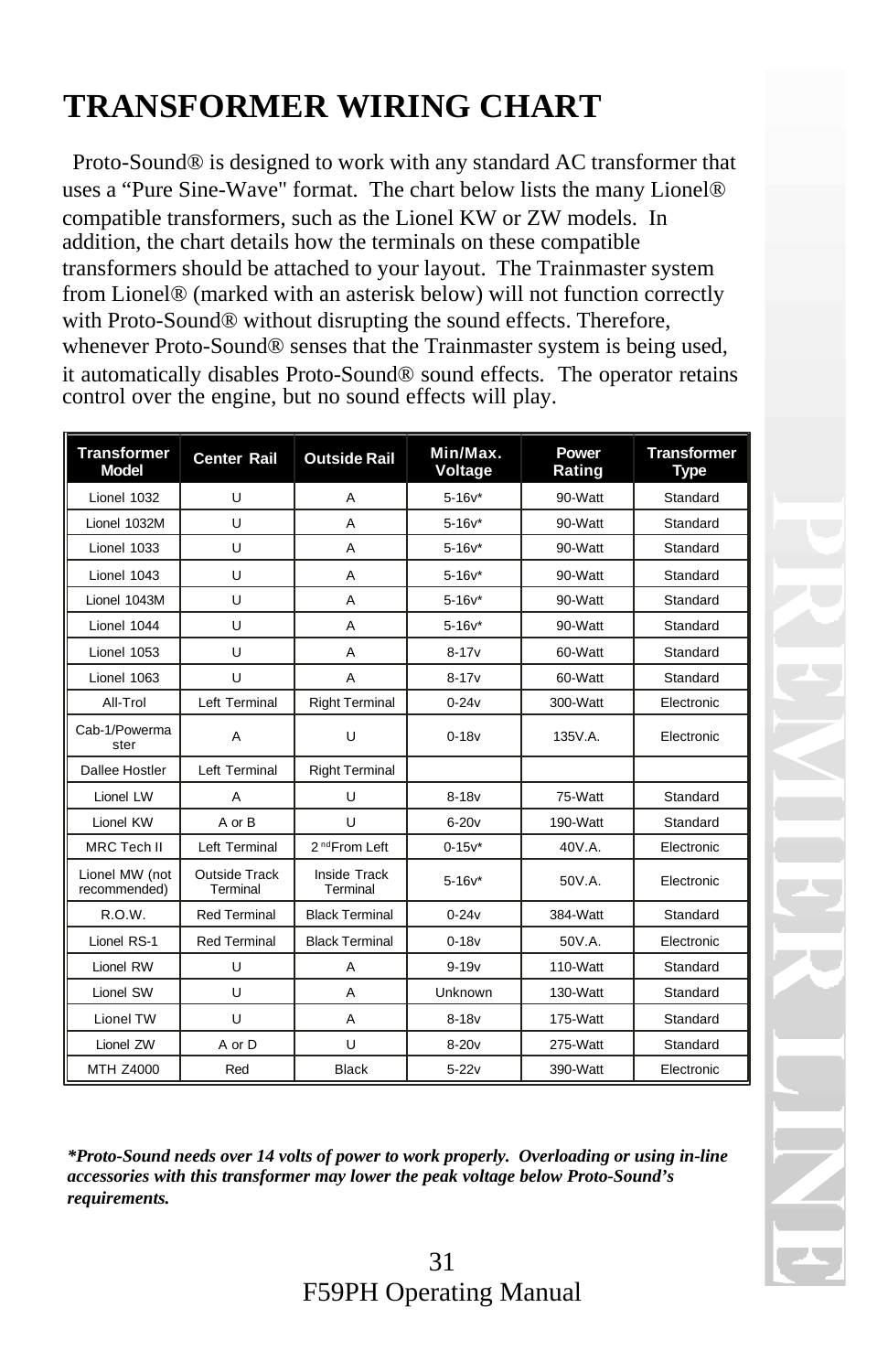# **O-31 OPERATION**

 While the MTH F59PH diesel is more than capable of operating on O-31 curves and switches, you may find that certain light freight cars are prone to derailing when being pulled or pushed by the MTH F59PH through O-31 switches. Should this occur, we suggest adding weight to the cars making them heavier and less likely to derail.

## **WARNING:**

 When using electrical products, basic safety precautions should be followed including the following:

-- Read this and all related manuals (transformer/power supply, locomotive, etc.) thoroughly before using this device.

-- This device is not recommended for children under eight years of age without adult supervision.

-- MTH recommends parents examine the toy transformer used to power this device periodically for conditions that may result in the risk of fire, electric shock, or injury to persons, such as damage to the primary or output cord, plug blades, housing or other parts (including proper functioning of the circuit breaker), and that, in an event such conditions exist, the transformer should not be used until properly repaired.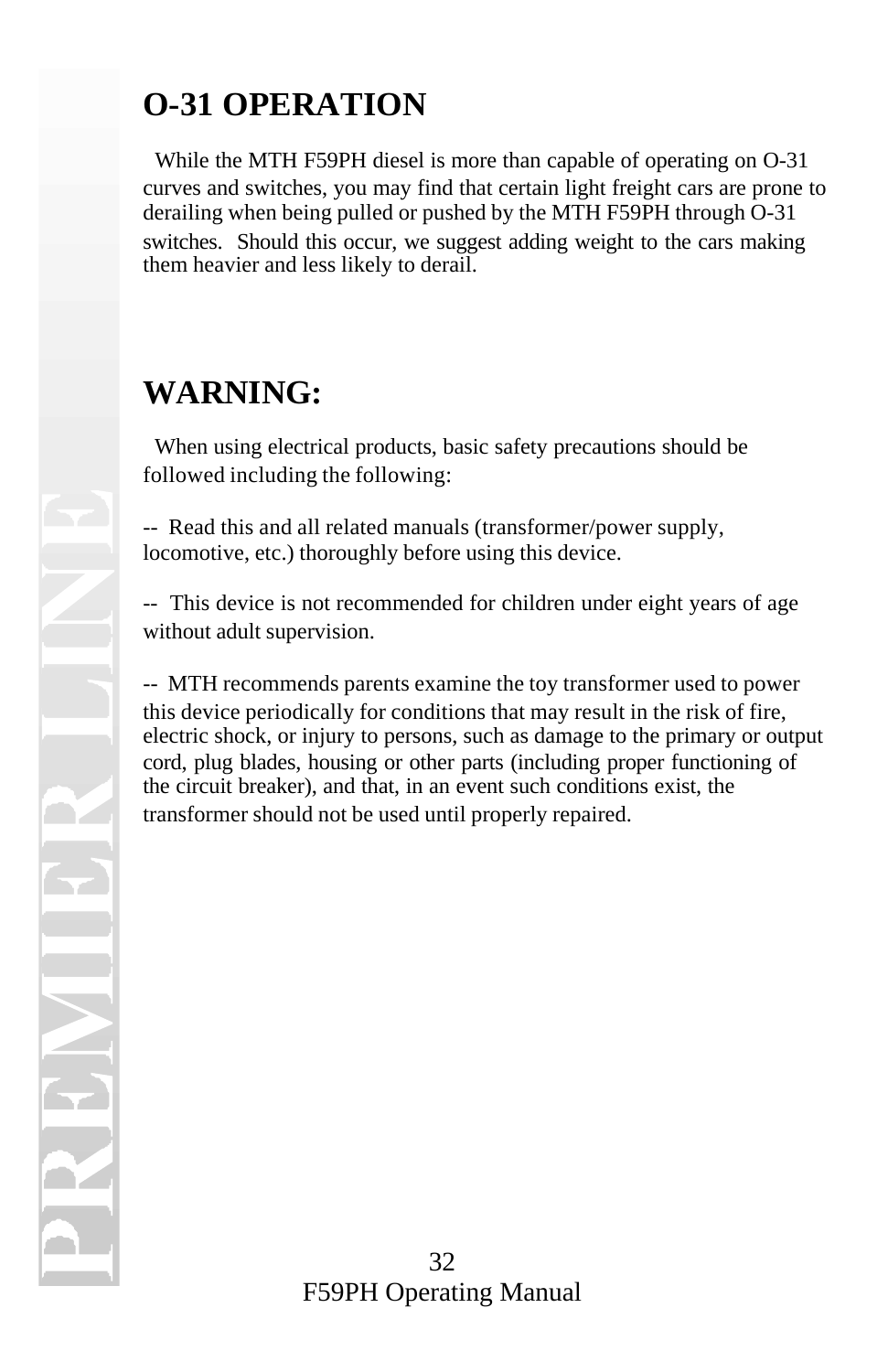| Notes: |    |
|--------|----|
|        |    |
|        |    |
|        |    |
|        |    |
|        |    |
|        |    |
|        |    |
|        |    |
|        |    |
|        |    |
|        |    |
|        |    |
|        | t, |
|        |    |
|        |    |
|        |    |
|        |    |
|        |    |
|        |    |
|        |    |
|        |    |
|        |    |
|        |    |
|        |    |
|        |    |
|        |    |
|        |    |
|        |    |
|        |    |
|        |    |
|        |    |
|        |    |
|        |    |
|        |    |
|        |    |
|        |    |
|        |    |
|        |    |

33<br>F59PH Operating Manual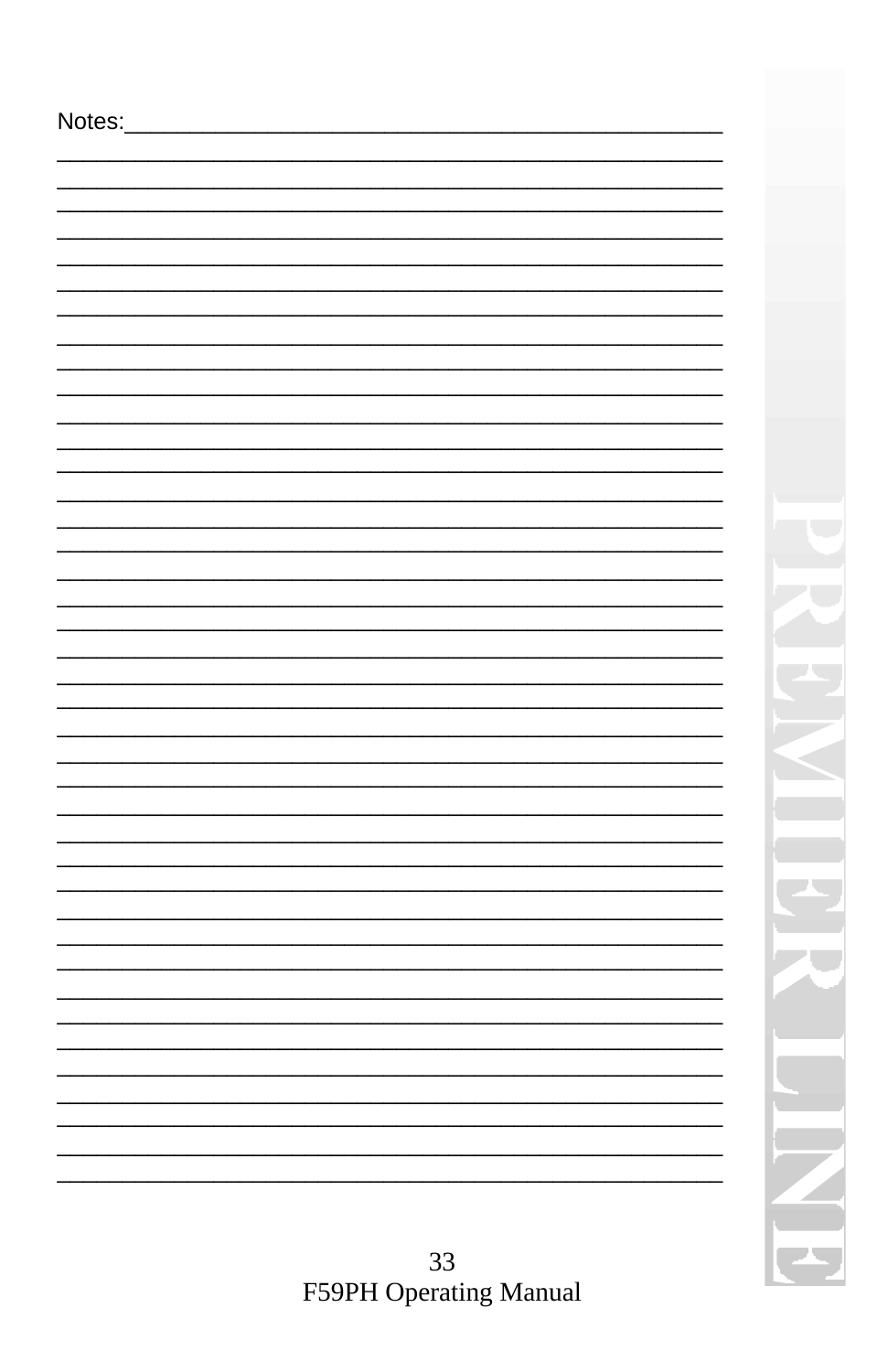$\mathbf{r}$ 

Ň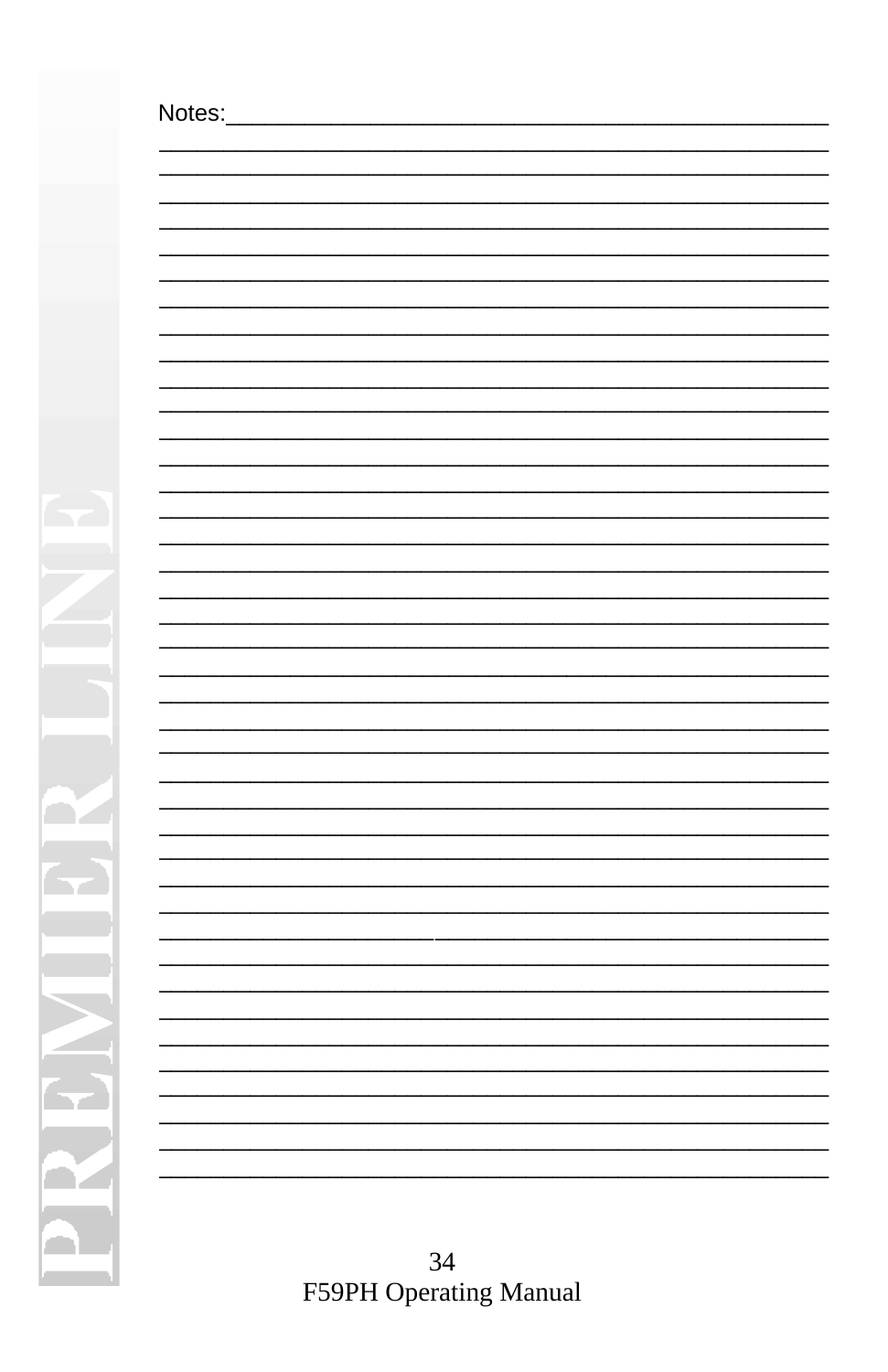| Notes: |  |
|--------|--|
|        |  |
|        |  |
|        |  |
|        |  |
|        |  |
|        |  |
|        |  |
|        |  |
|        |  |
|        |  |
|        |  |
|        |  |
|        |  |
|        |  |
|        |  |
|        |  |
|        |  |
|        |  |
|        |  |
|        |  |
|        |  |
|        |  |
|        |  |
|        |  |
|        |  |
|        |  |
|        |  |
|        |  |
|        |  |
|        |  |
|        |  |